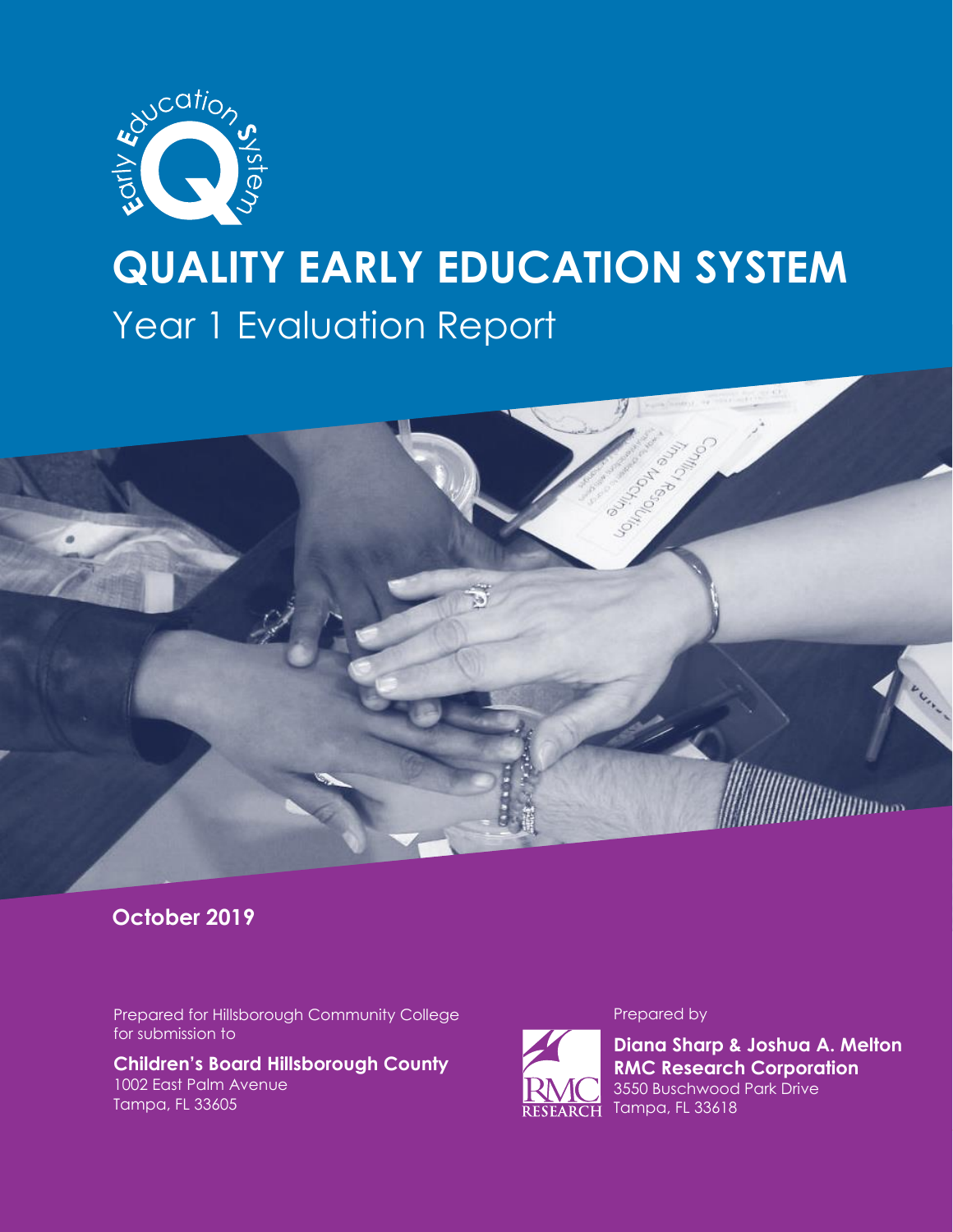

Funded by



In partnership with







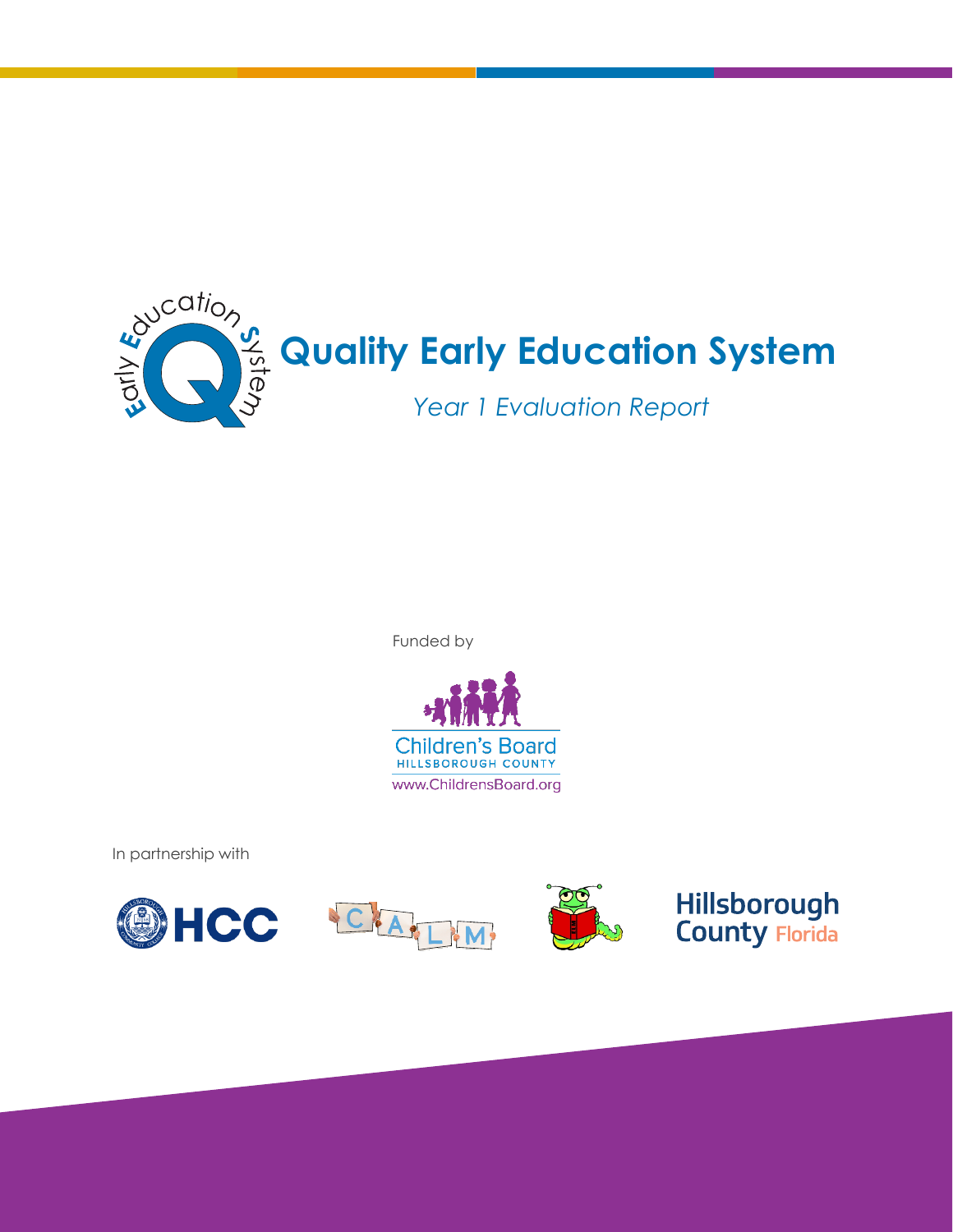# **CONTENTS**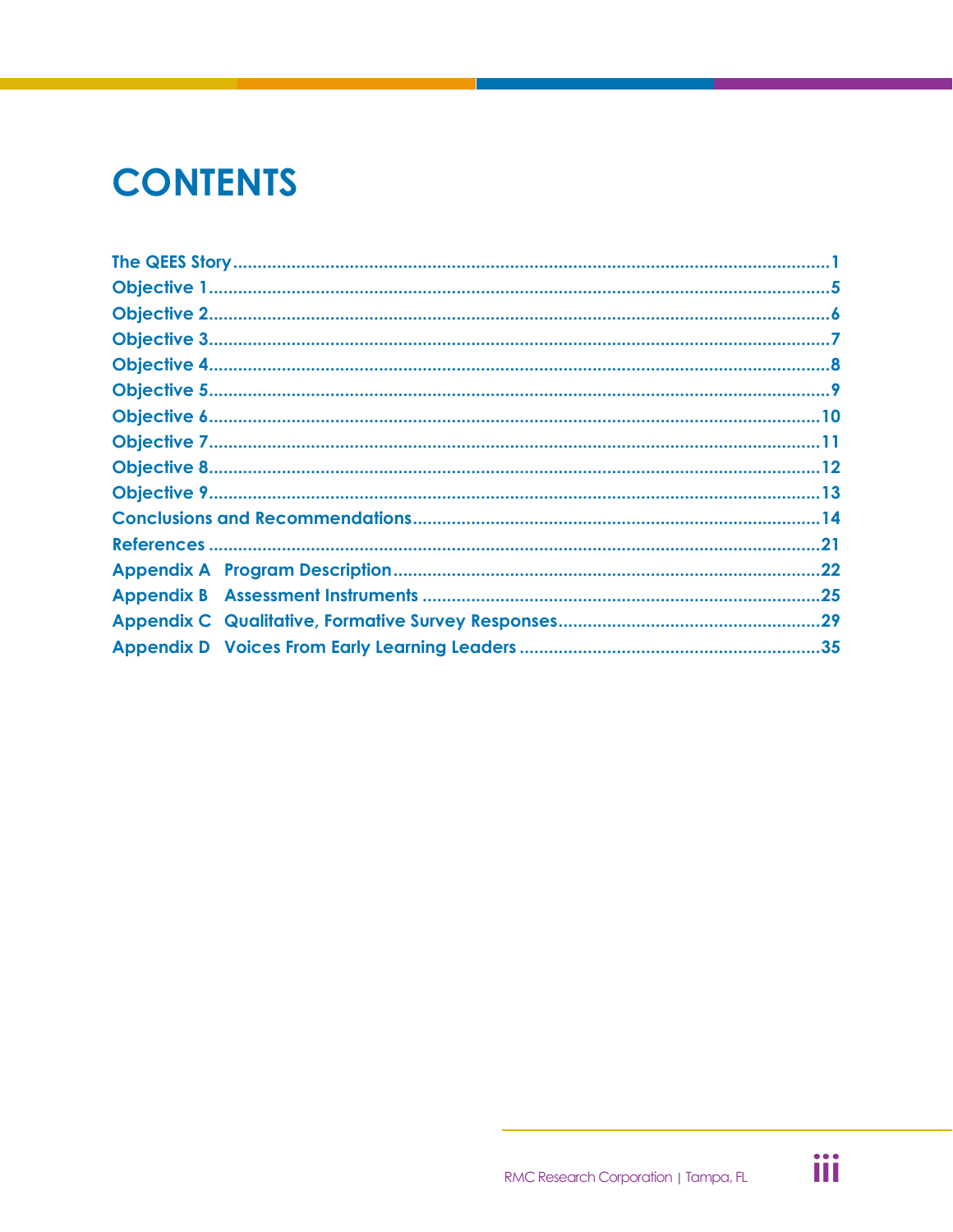

QEES supports children's foundation for school success by supporting the people who shape children's experience.

# <span id="page-3-0"></span>**The QEES Story**

## No two children arrive in kindergarten with the same life experiences.

Sometimes the differences are stark. Some children arrive with the benefit of experiences over days, months, and years that have enabled them to develop high levels of cognitive, social, and emotional skills for navigating the complex environment and challenges of schools. Other children arrive with lessdeveloped skills because their life experiences have been less ideal for stimulating positive growth in one or more areas of brain development. Decades of educational research support the maxim **"experience shapes the brain"** and this body of research also confirms that both the quantity and quality of a child's experiences matter—beginning at birth.

The **Quality Early Education System (QEES)** program is based on a vision where all children arrive at school with the benefit of high-quality positive life experiences that matter for brain development in all of the areas that play critical roles in school success. This vision is greatly needed in Hillsborough County, Florida, where data from 2018 indicate that only 50% of children arrive ready for school (Sokol, 2018).<sup>1</sup> The key strength of the QEES program lies in its ambitious commitment to dramatically impact the quality of children's experiences prior to school at a level that can significantly improve children's chance for school success.

 $\overline{a}$ 



<sup>1</sup>Data from the district's i-Ready assessment indicated that 50% of children were kindergarten ready in the 2018 school year. Data from the Florida Department of Education's 2018 Florida Kindergarten Readiness Screener (available at **<http://www.fldoe.org/accountability/assessments/k-12-student-assessment/flkrs/>** indicated that 53% of children in Hillsborough County were kindergarten ready.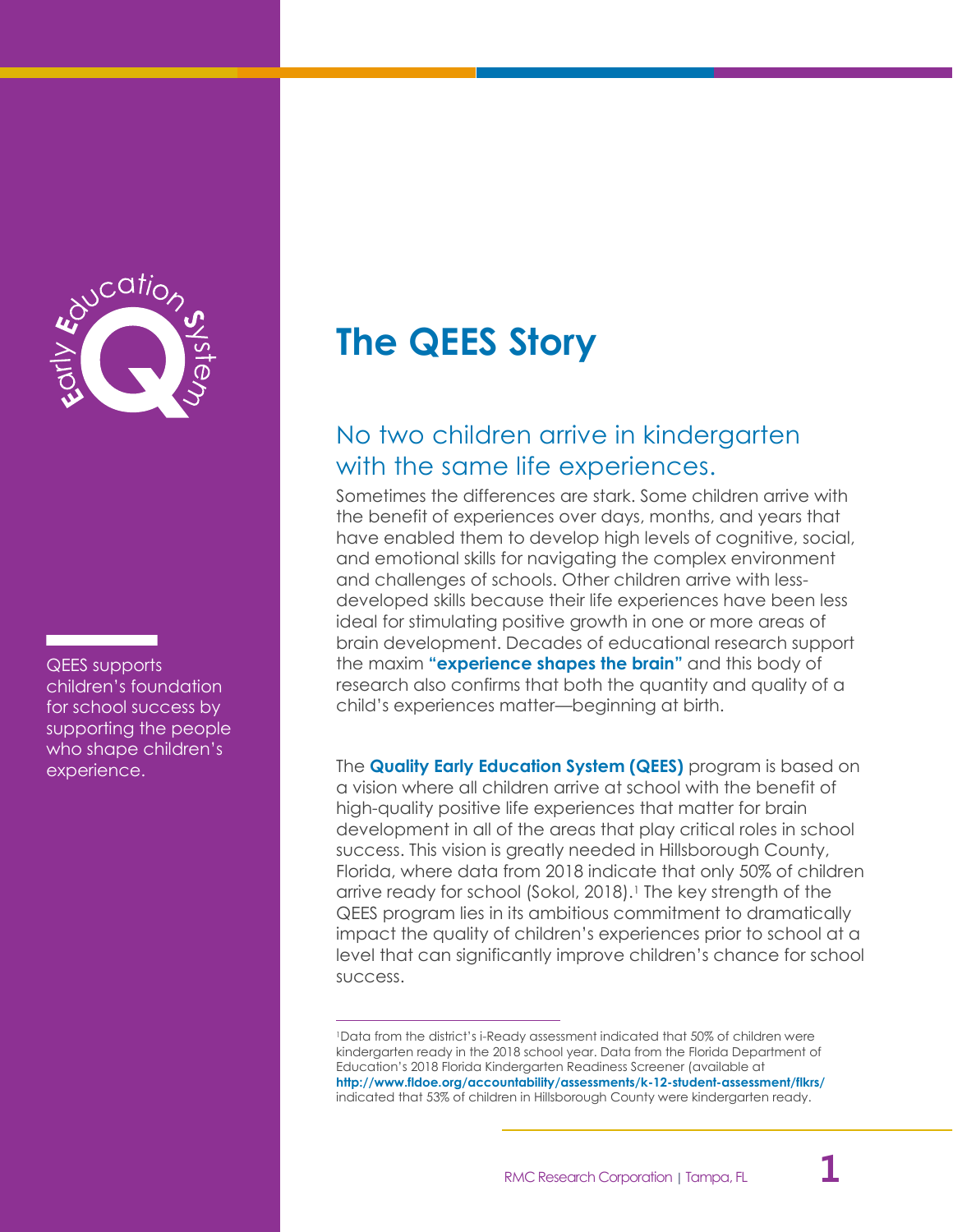**Comprehensive** support is crucial for promoting positive experiences and preventing negative experiences.

Children need comprehensive support for school success.

Teachers and directors need support creating a satisfying professional life.

QEES recognizes that if experience shapes the brain, then the only way to dramatically impact children's experiences prior to school and significantly improve all areas of brain development contributing to children's school success is to create a solution that will comprehensively support the people who shape children's experiences prior to school. **These key people are the children's families, teachers, and childcare and preschool directors.**



To help these people support the key areas of brain development that are critical for school success, **QEES provides training in early cognitive, social, and emotional growth as well as factors related to children's healthy and safe physical development**.



In addition, QEES programming recognizes that early childhood education teachers and center directors need greater support creating a satisfying professional life that will encourage them to remain in their field and continue to grow their skills. **All training that staff participate in through QEES can become either certificates or stackable credentials toward a degree at Hillsborough Community College.** In addition, QEES provides business training to center directors in areas such as budgets, finance, and management.

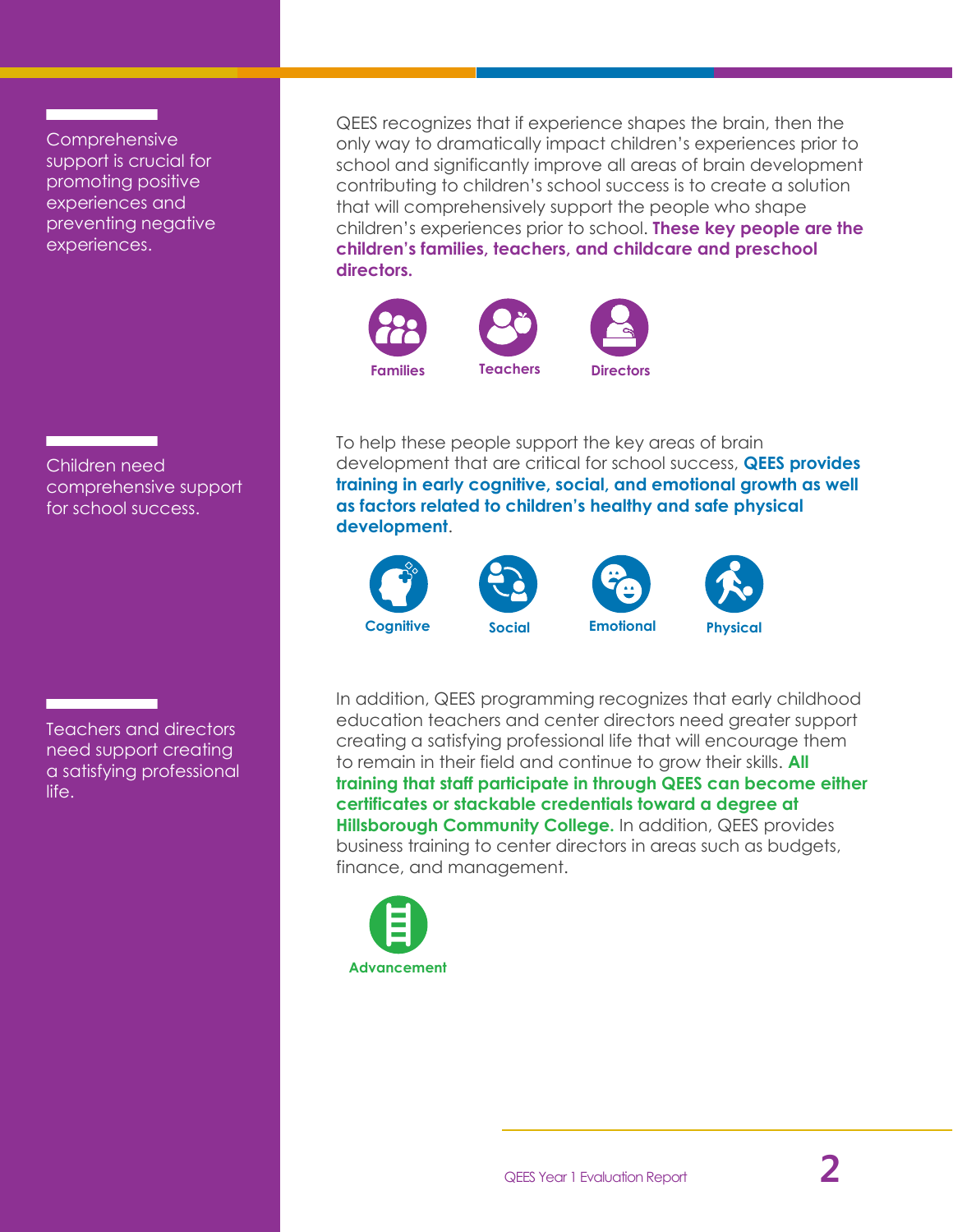The comprehensive scope of the QEES approach to kindergarten readiness is its great strength.

QEES was funded in FY18, developed through a competitive proposal process released by the Children's Board of Hillsborough County.

The purpose of the Children's Board funding is to support systems of care and expand the accessibility of services to children and their families. The focus area for QEES is *Children are Ready to Learn and Succeed*.

The collaborative (multi-tiered) approach of QEES is designed to reduce barriers and increase access to professional development opportunities, support families as they increase their knowledge of early education, and strengthen homeschool connections.



QEES is based on the belief that quality early education must address the needs of the school, educator, family, and child. Teaching and developing young minds cannot be done in isolation. Early education lays the foundation for development and future learning, and everyone in the child's life has an influence. Teachable moments are everywhere and the child's physical and social environments have a tremendous impact on how children relate to and learn about the world.

The unique and collaborative partnerships of agencies involved in the QEES initiative represent a bold and forward-thinking approach to changing the landscape of early learning. QEES programming promises to build a quality early childhood workforce and, in turn, to enhance socio-economic development. With Hillsborough County as the 8<sup>th</sup> largest school district in the country, the potential reach of QEES is significant, and its potential as a nationwide model is high.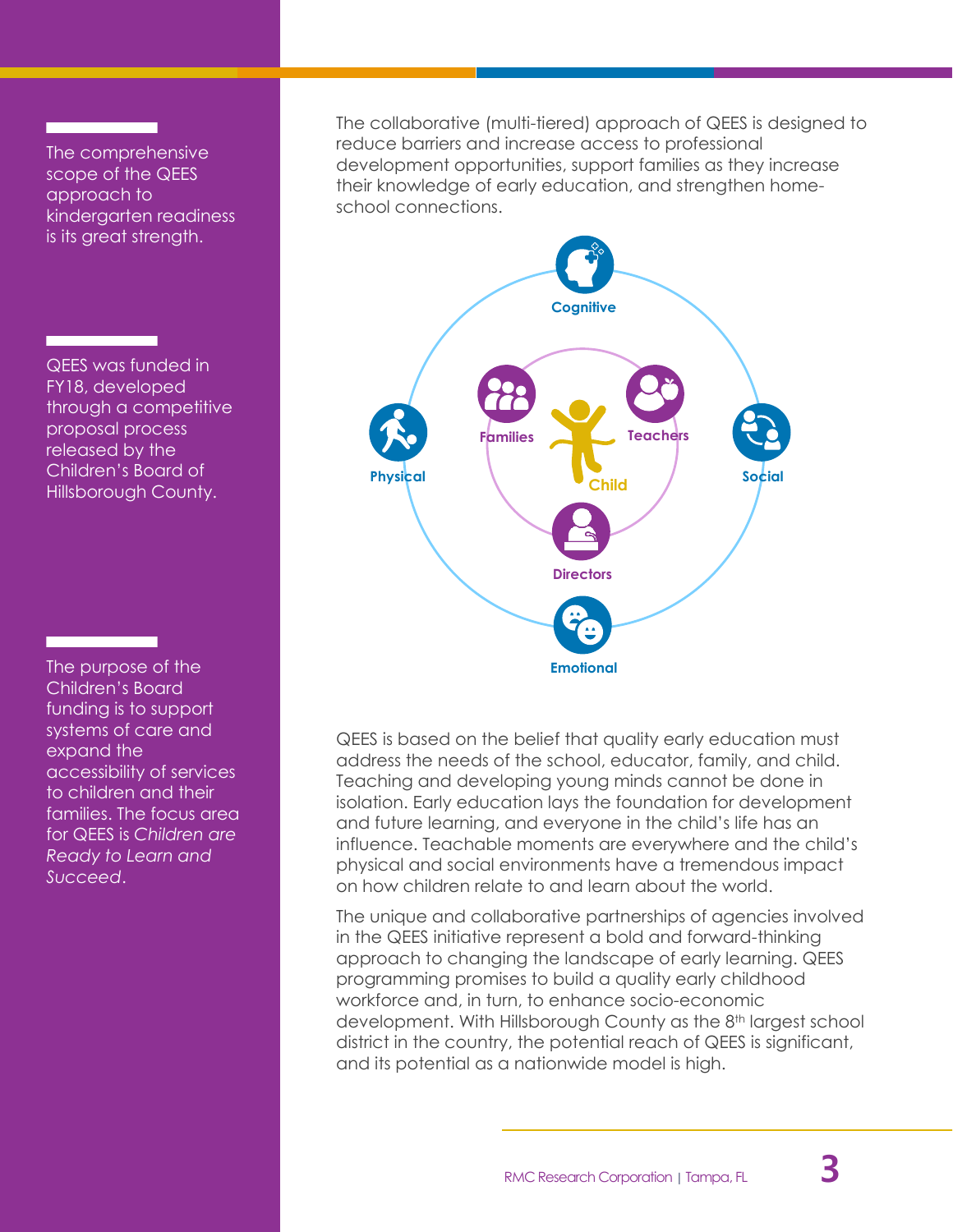**Breadth** refers to the **quantity** of the objective.

**Effectiveness** refers to the **quality** of the objective.

The **Effectiveness** targets appear in the Expected Outcomes column of the matrix.

### **The QEES Evaluation**

This Year 1 report tracks the progress of the initial objectives set by the QEES program using measures and data developed and collected by the QEES team, led by Program Director Marni Fuente. **The report presents each objective with an analysis of the breadth and effectiveness of the services provided**. Breadth refers the quantity of the objective, whereas effectiveness refers to the quality of the objective. To be considered a success, the breadth and effectiveness targets of each objective need to be fulfilled.





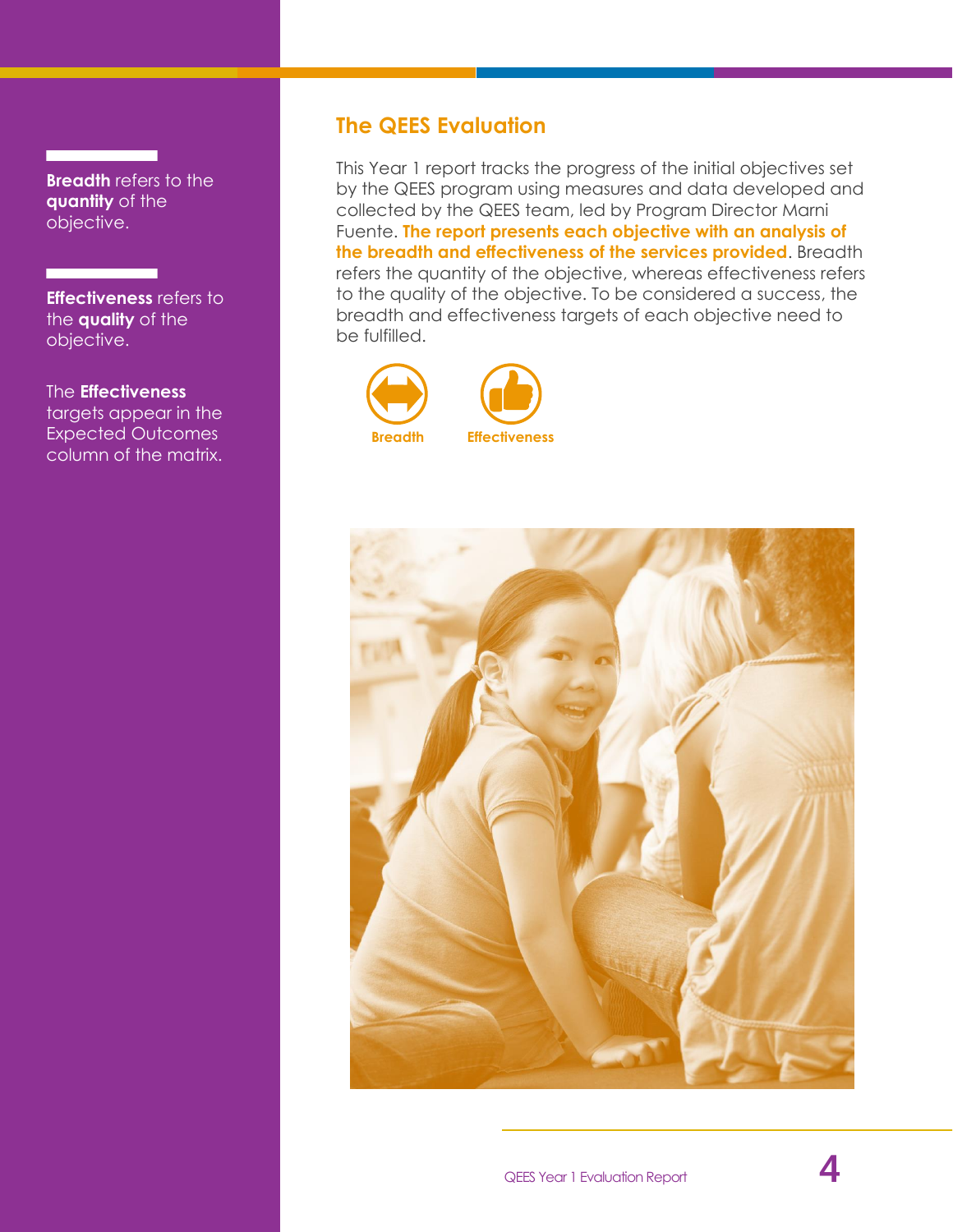### <span id="page-7-0"></span>**TRAINING AND TECHNICAL ASSISTANCE**



**EXCEEDED TARGET**

# **Objective 1**

**Access to countywide training and technical assistance to 850 early childhood education staff in community-based locations.**



This objective refers to training and follow-up training and technical assistance across CALM, ELM, HCC-Pathways, and Childcare Licensing. This objective does not include more intensive coaching, which is conducted with a subset of participants and is covered by other objectives.

## **Year 1 Findings**

**Advancement**



**166% of target**

**1,409** teachers provided with training and technical assistance

Year 1 target = 850 teachers



## **119% of target**

**Effectiveness**

**95%** of the teachers trained for whom data were submitted demonstrated increased knowledge from pretest to posttest by achieving at least 70% correct on the posttest

Year 1 target = 80% of the teachers trained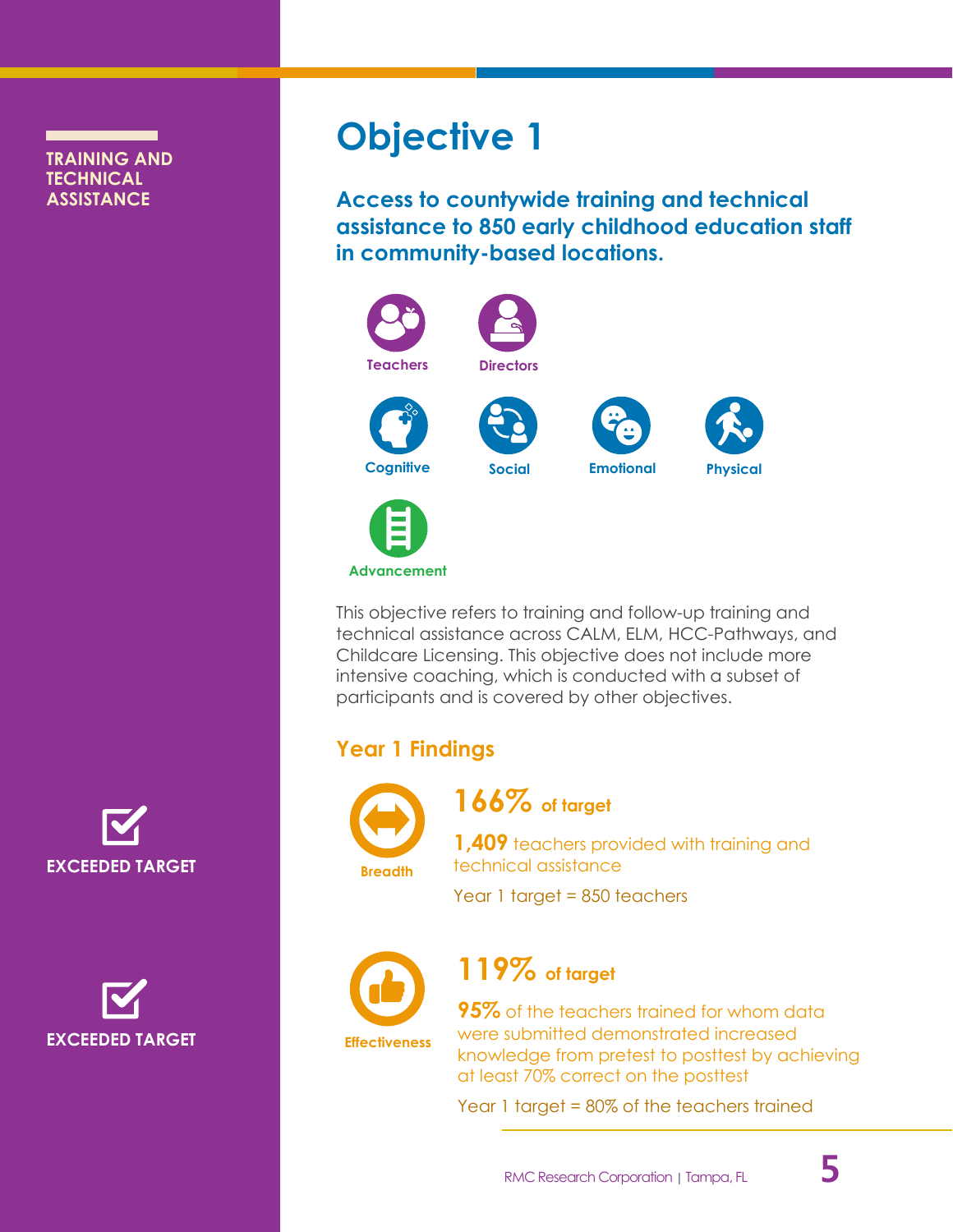<span id="page-8-0"></span>**COACHING**

CALM creates an environment for positive learning, constructive problemsolving, and selfregulation, allowing children to be successful in their early years and ready for kindergarten.

**EXCEEDED TARGET**

## **Objective 2**

**Provide coaching to 165 countywide early childhood education practitioners participating in CALM.**



CALM provides universal training to early education providers and families in social-emotional learning, using Conscious Discipline® as a framework while integrating positive psychology, mindfulness, emotional-intelligence theory, and self-care strategies. Coaching is more intensive and extensive than training and occurs weekly, bi-weekly, or monthly for a subset of people who attend the trainings. The program builds a connected early-childhood community of caring and compassionate educators who support each other and the children and families they serve.

## **Year 1 Findings**



**87% of target**

**144** teachers and directors coached **Breadth** Year 1 target = 165 teachers and directors



**124% of target**

**Effectiveness**

**93%** of the teachers and directors coached demonstrated developmentally appropriate practices on the Conscious Discipline® Progress Assessment

Year 1 target = 75% of the teachers and directors

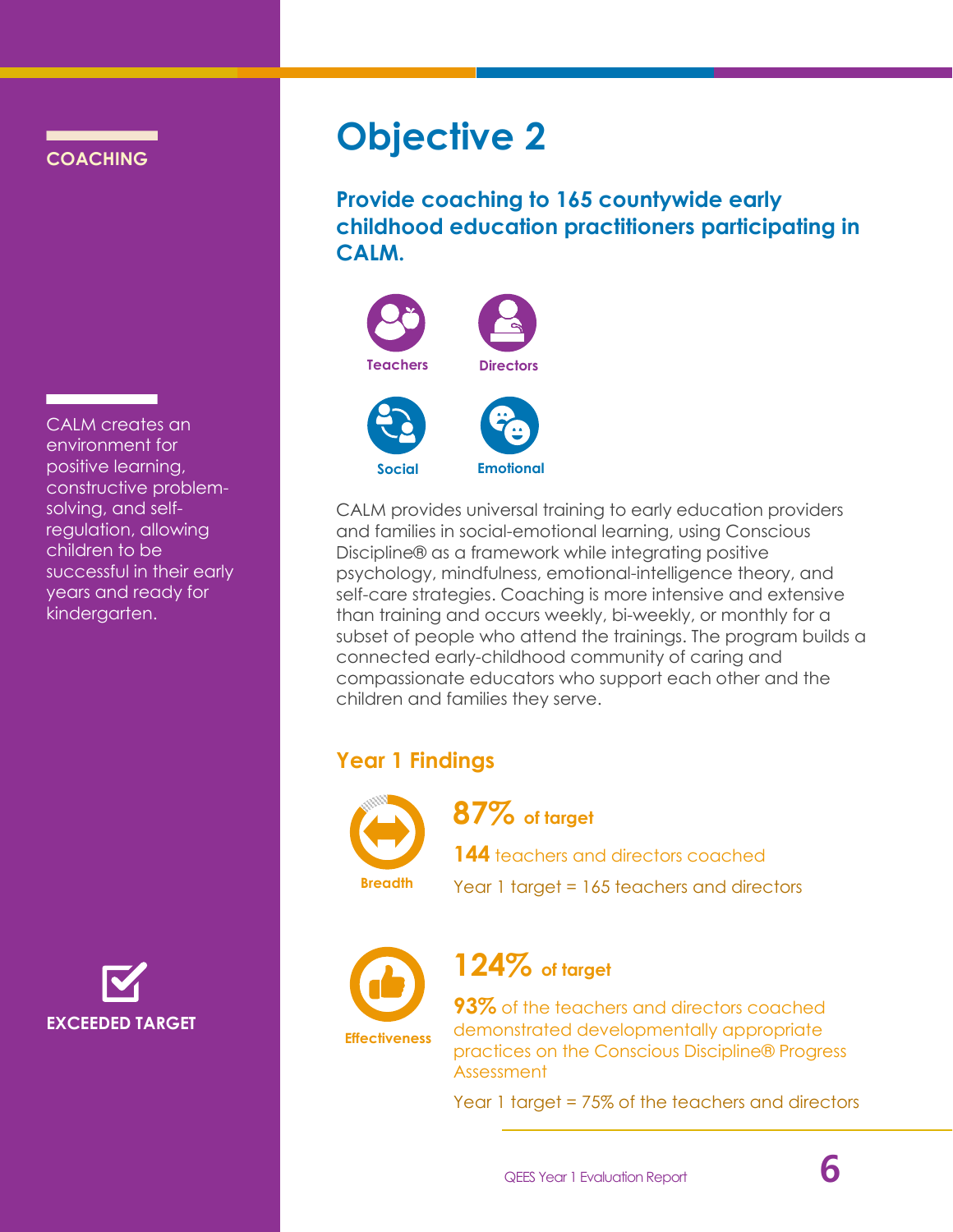<span id="page-9-0"></span>**ONSITE SUPPORT**

Assessing each classroom allows for individualized supports and a more complete view of center and teacher practices.

Program Administration Scale/Business Administration Scale for Family Child Care

### **PQA**

Program Quality Assessment

# **Objective 3**

**Provide 250 nonsystem early childhood education centers and family child care homes onsite support.**



This objective refers to support provided by Child Care Licensing and includes support on topics such as budget, finance, record keeping, management, communication, and indoor/outdoor safety. Support includes training (over 30 hours) and coaching (provided in 20- to 30-minute sessions) for the highest need centers. Also included is support provided by the Hillsborough Community College Pathways team whose staff visit centers and homes to provide coaching on setting up basic structures for learning related to the environment, daily routines, curriculum planning, approaches to learning, and assessment. This support helps centers and homes achieve a baseline of quality instruction by assessing each individual classroom. This evaluation is necessary before a center can successfully implement additional, more specialized support elements provided by CALM and ELM.

## **Year 1 Findings**



**53% of target**

**140** centers and homes supported onsite **PAS/BAS Breadth Breadth PAS/BAS Breadth Breadth Breadth Breadth Breadth Breadth Breadth Breadth Breadth Breadth Breadth Breadth Breadth Breadth Breadth Breadth Breadth Breadth B** 



**Effectiveness**

## **143% of target** *(partial)*

**100%** of the 100 centers and homes that submitted data completed the pre-post PAS/BAS and PQA assessments, involved observations and interviews, and showed improvement over time

Year 1 target = 70% *of* at least 200 centers and homes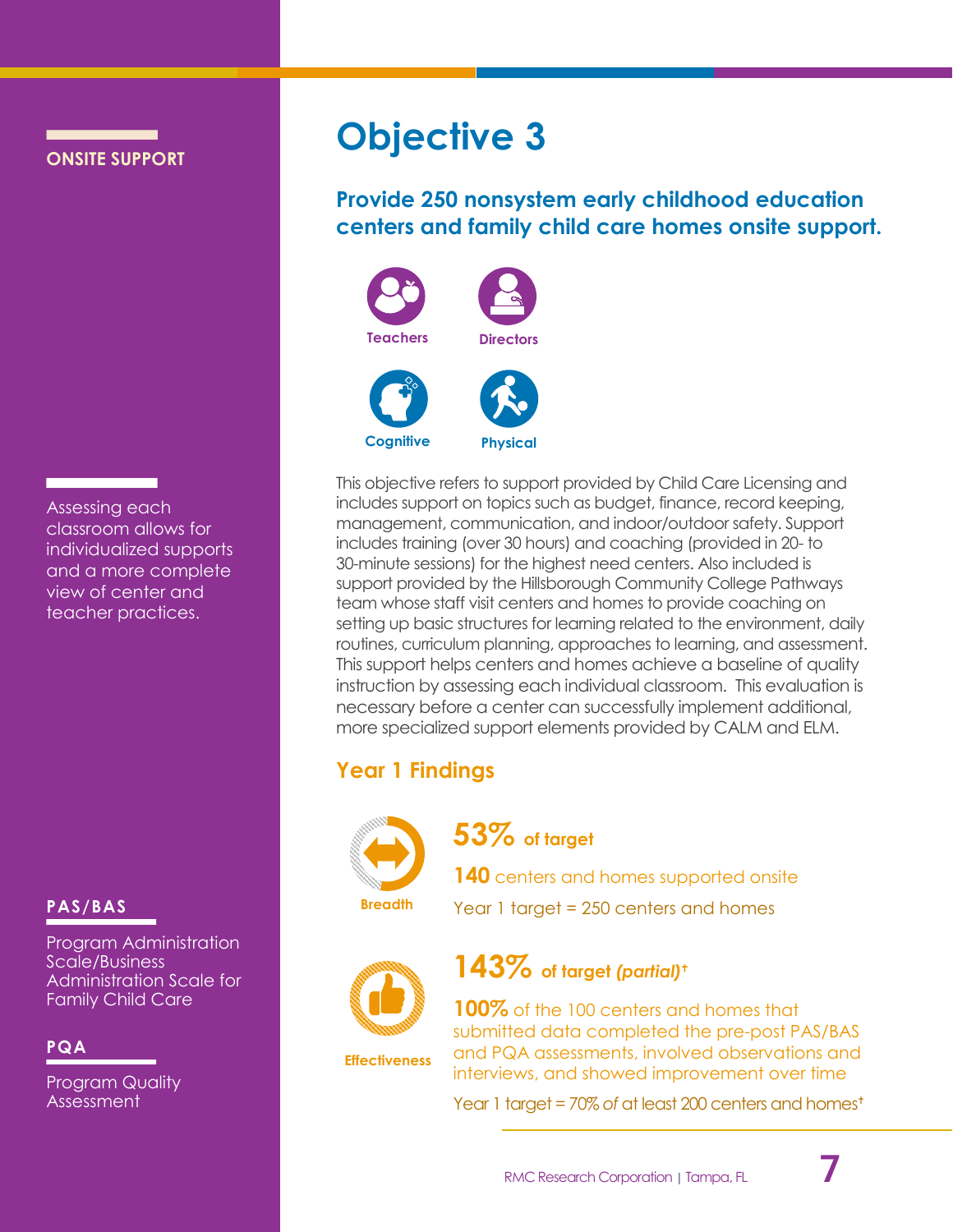### <span id="page-10-0"></span>**SERVICES FOR SOCIAL-EMOTIONAL DEVELOPMENT**





# **Objective 4**

**Provide supported services for social-emotional development of 135 countywide children aged 3–5 in classrooms where early childhood education staff receive coaching and resources.**



This objective refers to on-site supports and intervention activities for children in identified classes. Coaches model and implement lessons and strategies on self-regulation and prosocial behavior. The classroom strategies are shared with families to encourage the implementation of practices at home. Parent and family engagement are promoted by providing information, materials, and take-home activities.

## **Year 1 Findings**



**399% of target**

**538** children provided with social-emotional support services

Year 1 target = 135 children



**117% of target**

**89%** of the 507 children for whom data were submitted demonstrated increased social-emotional competence from pre- to posttest

Year 1 target = 75% of at least 135 children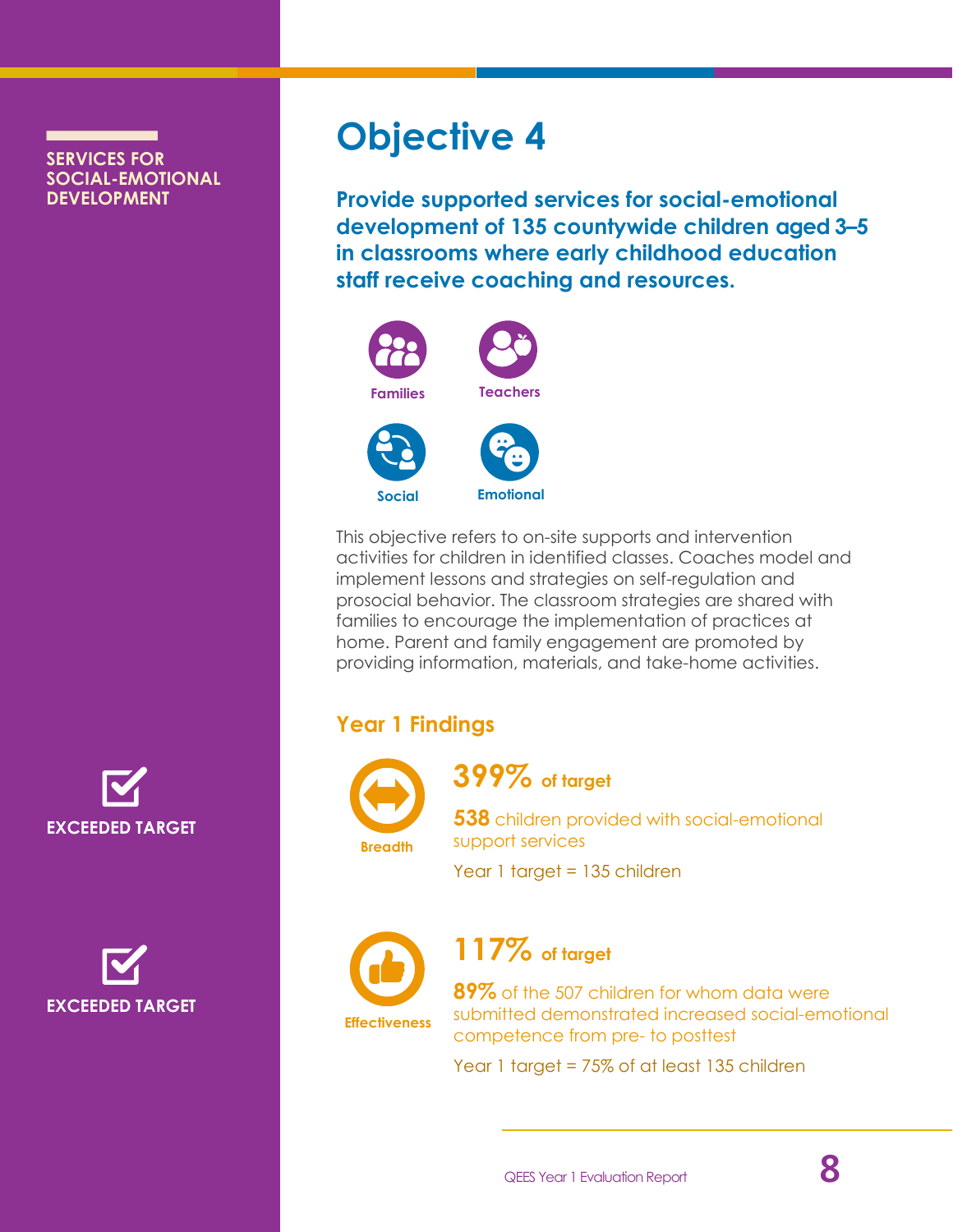**CALM STRATEGIES**

## <span id="page-11-0"></span>**Objective 5**

**Provide 200 countywide parents/caregivers of engaged early childhood education sites with CALM strategies.**



This objective refers to providing families with information from the CALM program on self-regulation and social-emotional development. Parent resource centers are established at the preschools of participating children. Additional resources and materials are offered through outreach, forums, and website links to support services.

## **Year 1 Findings**



**251% of target**

**502** families provided with CALM strategies Year 1 target = 200 families **Breadth**



**129% of target**

**Effectiveness**

**97%** of the 325 families for whom data were submitted attended events and demonstrated increased knowledge on surveys administered at the beginning and end of events by achieving at least 70% correct on the postsurvey

Year 1 target = 75% of at least 200 families



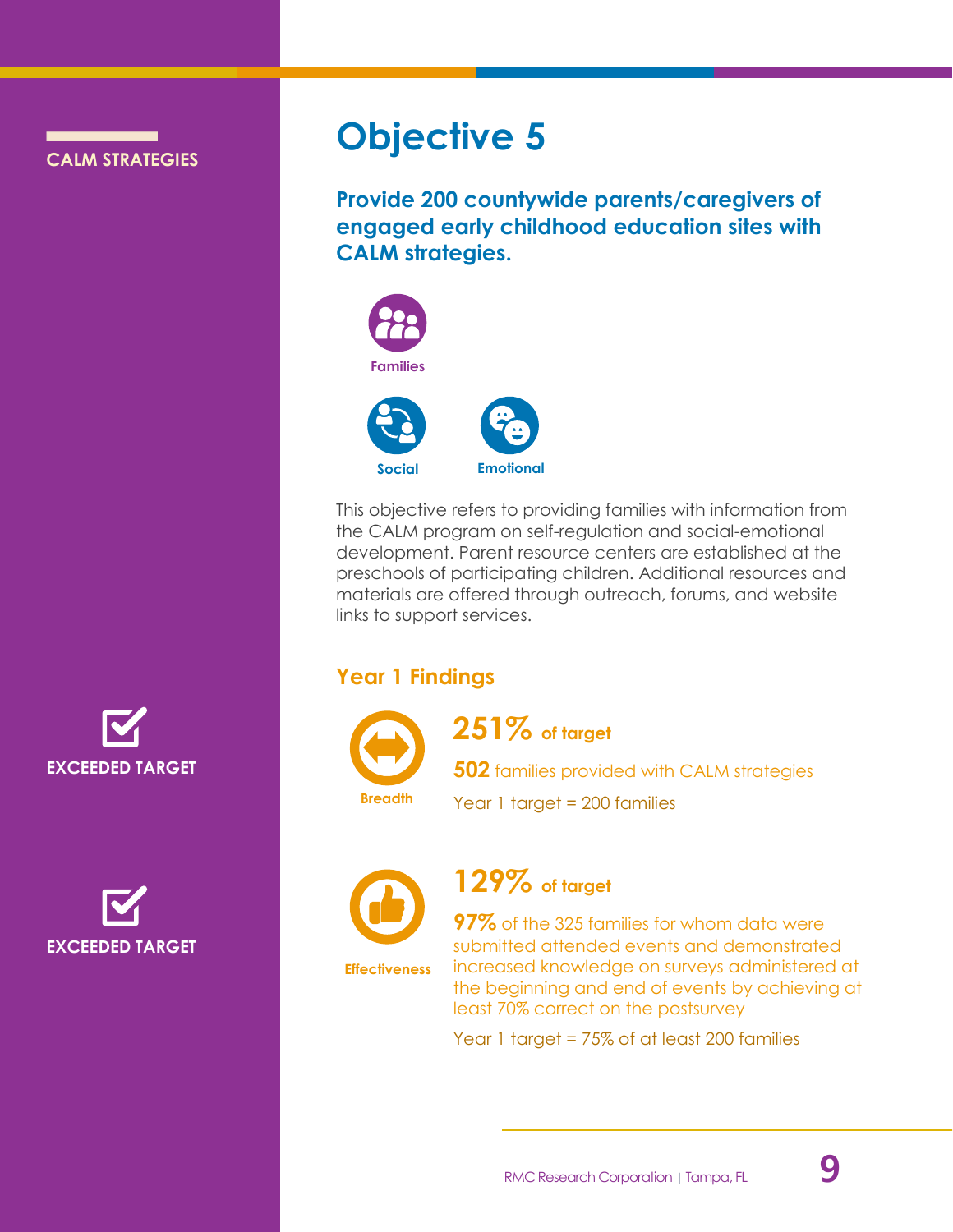**SUPPORT STRATEGY DEVELOPMENT**



# <span id="page-12-0"></span>**Objective 6**

**Provide 445 parents/caregivers, at engaged early childhood education sites, support developing strategies for emergent literacy and home-school engagement.**



This objective refers to parent support and information provided through the ELM program. Literacy activities include family trainings, lending libraries, events, distribution of family tips and calendars of readiness activities, access to myON digital library, and forums.

## **Year 1 Findings**



**152% of target**

**679** parents/caregivers provided with support developing literacy and engagement strategies

Year 1 target = 445 parents/caregivers



## **115% of target** *(partial)*

**Effectiveness**

**98%** of the eligible 395 parents/caregivers for whom data were submitted earned a score of at least 20 on a home literacy checklist administered at the end of the year

Year 1 target = 85% of 445 parents/caregivers<sup>t</sup>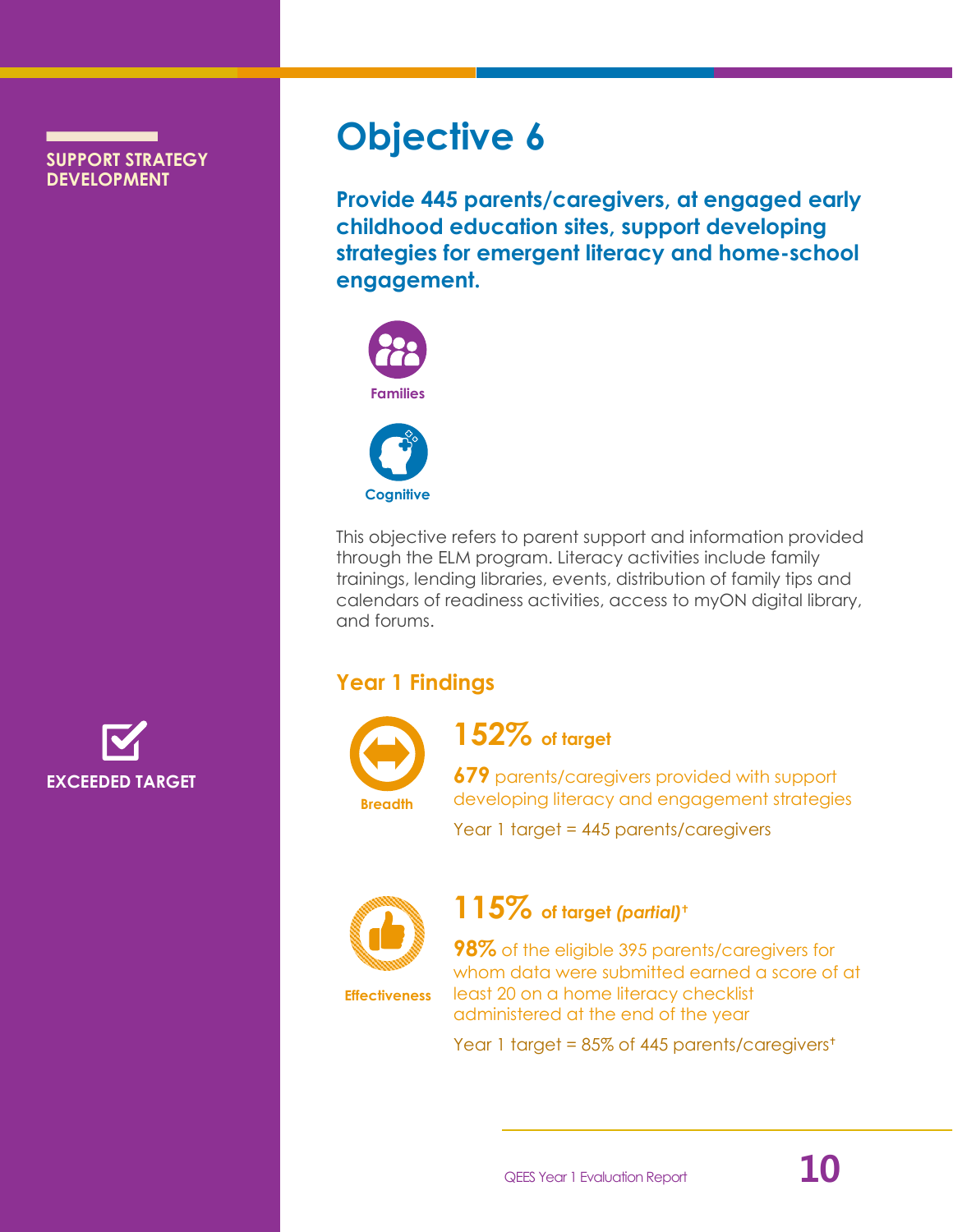<span id="page-13-0"></span>**TECHNICAL ASSISTANCE** **Objective 7**

**Provide technical assistance to 60 early childhood education staff in 25 sites countywide.**





This objective refers to coaching on literacy in classrooms, using the Nemours BrightStart! Literacy Curriculum as a framework. The Early Language and Literacy Classroom Observation is conducted to determine the quality of instructional strategies and the literacy environment. Results are used to tailor coaching to meet the specific needs of teachers in their classrooms.

## **Year 1 Findings**



**135% of target**

**81** staff served—number of sites not known **Breadth** Year 1 target = 60 staff across 25 sites



**Effectiveness**

**111% of target**

**91%** of the 75 staff for whom data were submitted demonstrated increased literacy skills on the ELLCO from pre- to posttest

Year 1 target = 85% of at least 60 staff





### **ELLCO**

Early Language and Literacy Classroom **Observation**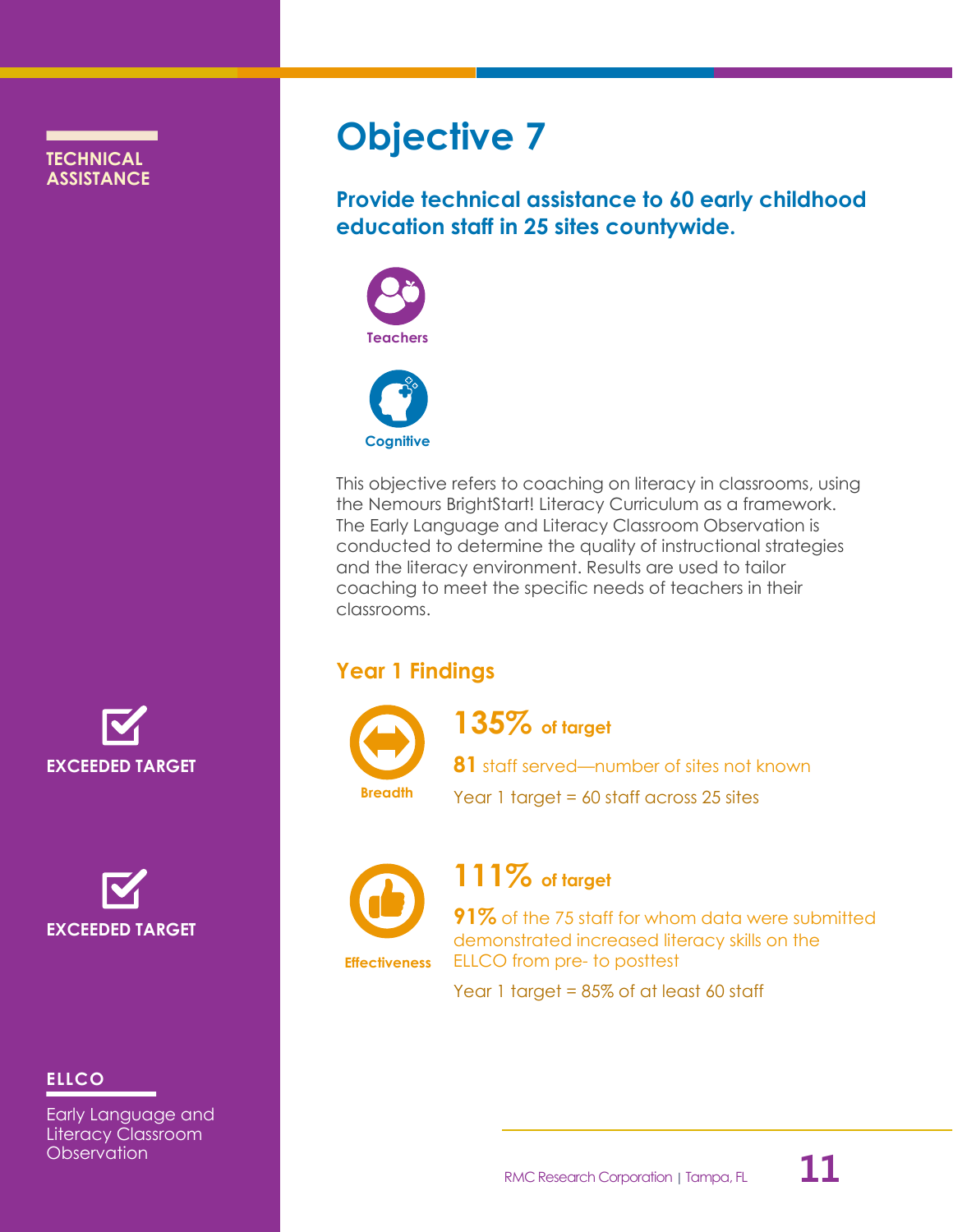**EMERGENT LITERACY SKILLS SUPPORT**

ELM encourages the home-school connection by providing families with books, literacy activities, and materials.



**EXCEEDED TARGET**

# <span id="page-14-0"></span>**Objective 8**

**Provide 615 children aged birth to 5 in early childhood education centers countywide with emergent literacy skills support.**





This objective refers to on-site, small-group literacy intervention provided by ELM. The Early Literacy Skills Assessment or the Get Ready to Read! Assessment tool is used to guide individual, targeted literacy intervention. Coaches work with children to strengthen early literacy skills through various modalities and multi-sensory instruction.

## **Year 1 Findings**



**129% of target**

**796** children supported in emergent literacy skills Year 1 target = 615 children **Breadth**



**106% of target**

**Effectiveness**

**90%** of the 606 children for whom data were submitted demonstrated increased literacy skills on the Early Literacy Skills Assessment or Get Ready to Read (as appropriate for age) from pretest to posttest

Year 1 target = 85% of at least 495 children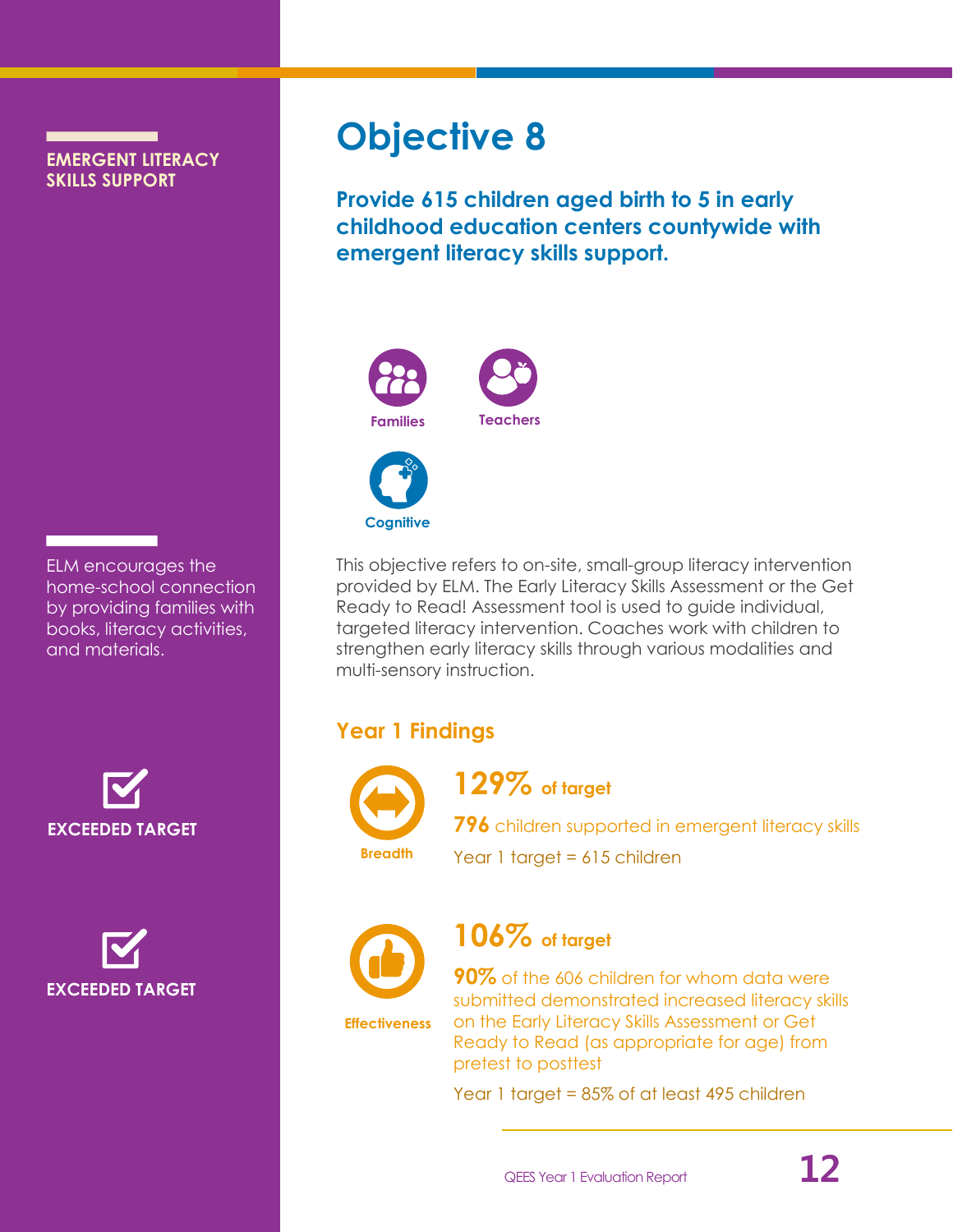**ELM ACTIVITIES**

<span id="page-15-0"></span>**Objective 9**

**Provide ELM activities to 225 children aged 3–5 to carryover classroom literacy strategies into the home environment.**



This objective refers to an enhanced home reading program supported by ELM. Books, reading tips, and supplemental activities are sent home monthly with each participating child to encourage at-home reading.

## **Year 1 Findings**



**112% of target**

**253** children provided with literacy strategies for home

Year 1 target = 225 children



**Effectiveness**

**91% of target**

**73%** of the 237 children for whom data were submitted had documentation of being read to at home at least 4 times per week

Year 1 target = 80% of 225 children



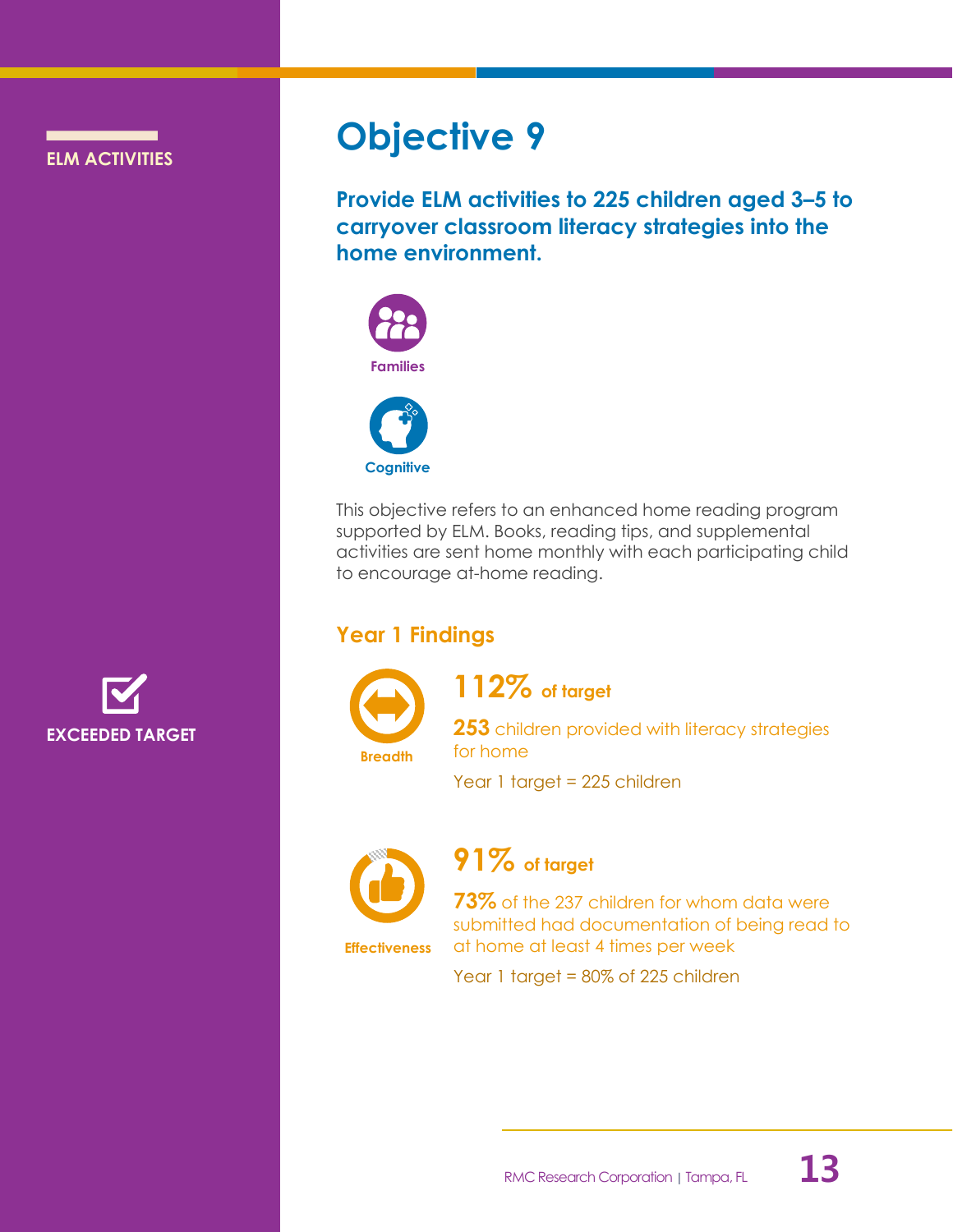Overall the QEES program demonstrated impressive success for both breadth and effectiveness targets.

# <span id="page-16-0"></span>**Conclusions and Recommendations**

## **How well did QEES meet its first-year targets?**

The QEES program set ambitious targets for its first year. Breadth targets were set to record the total number of unique participants served. Effectiveness targets were set to conservatively measure gains only for participants who received sufficient dosage to warrant testing, and these goals were also usually worded to set a target for a minimum number of participants who would qualify for testing.

Overall, the QEES program demonstrated impressive success for both breadth and effectiveness targets. For 6 of the program's 9 objectives, the breadth and effectiveness goals met and exceeded, and in many cases the target was greatly exceeded. For example, Objective 4 (provide support services for social-emotional development of 135 countywide children aged 3–5 in classrooms where early childhood education staff receive coaching and resources) was exceeded in breadth by almost 400%, serving 538 children. The effectiveness goal was also exceeded in that 88% of children tested (506 of the 538 children) showed increased social-emotional competence, over and above the target that 75% of tested children would show this increase.

Not all of the targets were reached, but even in those cases the results illustrate large numbers of participants served effectively. For 2 of the program's objectives (Objective 2, Objective 3) the breadth targets were not met. In one case (Objective 2) the program served 87% of its target participant number (144 practitioners instead of 165) and in the other case (Objective 3), the program served 140 centers rather than the goal of 250 centers. Notably, in the case of Objective 2, even though the breadth target was not reached, the effectiveness target was exceeded, with 93% of the 144 teachers demonstrating developmentally appropriate practices on the Conscious Discipline® Progress Assessment. In the case of Objective 3, 100 of the 140 centers served received enough services to be assessed for improvement, and in this case 100% of them demonstrated improvement. However, the wording of the original effectiveness target required 140 centers to be tested, making it difficult to label this target as successfully reached,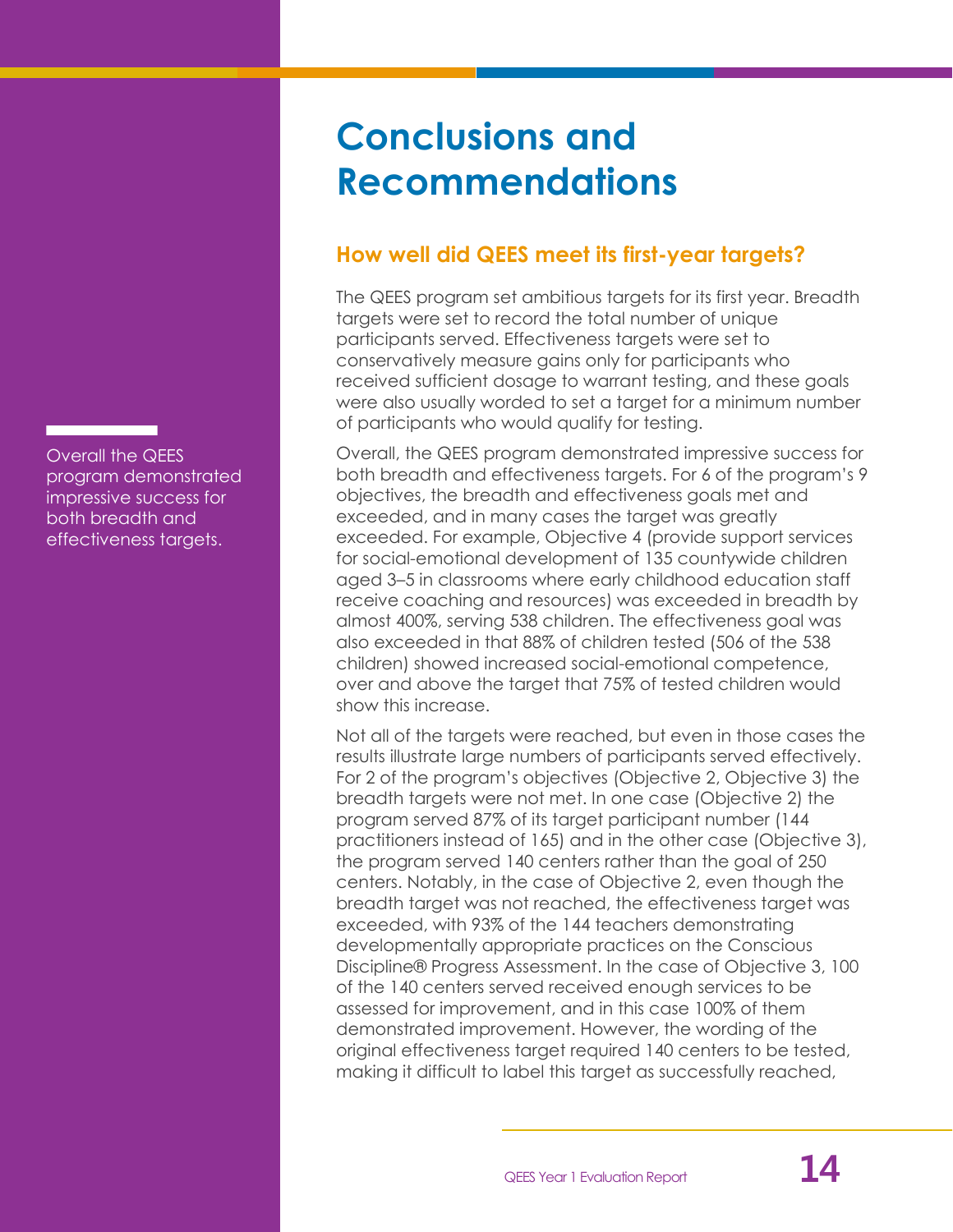even though the outcome arguably demonstrates success of the program for the 100 centers who were tested.

One program objective exceeded its breadth goal but not its effectiveness goal. Objective 9 sought to provide ELM activities to 225 children aged 3–5 to carryover classroom literacy strategies into the home environment. QEES provided the strategies to 253 children (112% of the target). The results showed that an impressive 73% of the eligible participants' children were being read to at least 4 times per week at the end of the study, but this was short of the 80% goal for this target. Conversations with the parents suggest that the self-reporting process of the reading logs to document home reading was sometimes forgotten, likely leading to an underrepresentation of the program's effectiveness. Moving forward, QEES staff plan to adjust and streamline this process, which will likely result in a more accurate reflection of the effectiveness of this QEES component and enable the program to fully meet this effectiveness target.

Only one program objective fell short in both breadth and effectiveness targets. Objective 3 stated that the program would provide 250 nonsystem early childhood education centers and family childcare homes with onsite support (Objective 3). QEES served 140 centers (53% of the target) with this onsite support. Of these 140 centers, 100 received sufficient services for the quality measure and all 100 demonstrated improvement. Because the effectiveness objective was worded to require 140 schools to qualify for effectiveness measurement, the objective technically fell short due to this wording. However, the demonstrated improvement of the 100 centers that were tested validates the positive impact of the program, which is further illustrated in the testimonials provided in Appendix D.

### **In the cases where the targets were not reached, what types of improvements do the results suggest are needed?**

The high numbers of participants served across all objectives, combined with the high level at which other targets were exceeded, suggest that the cases where targets were not reached were likely due to overly ambitious or conflated goalsetting for those targets rather than program weaknesses. Revisions in the target-setting strategies for breadth may be warranted for some objectives based on lessons learned about realistic reach for certain objectives. Revisions in defining the effectiveness targets may also be needed because the current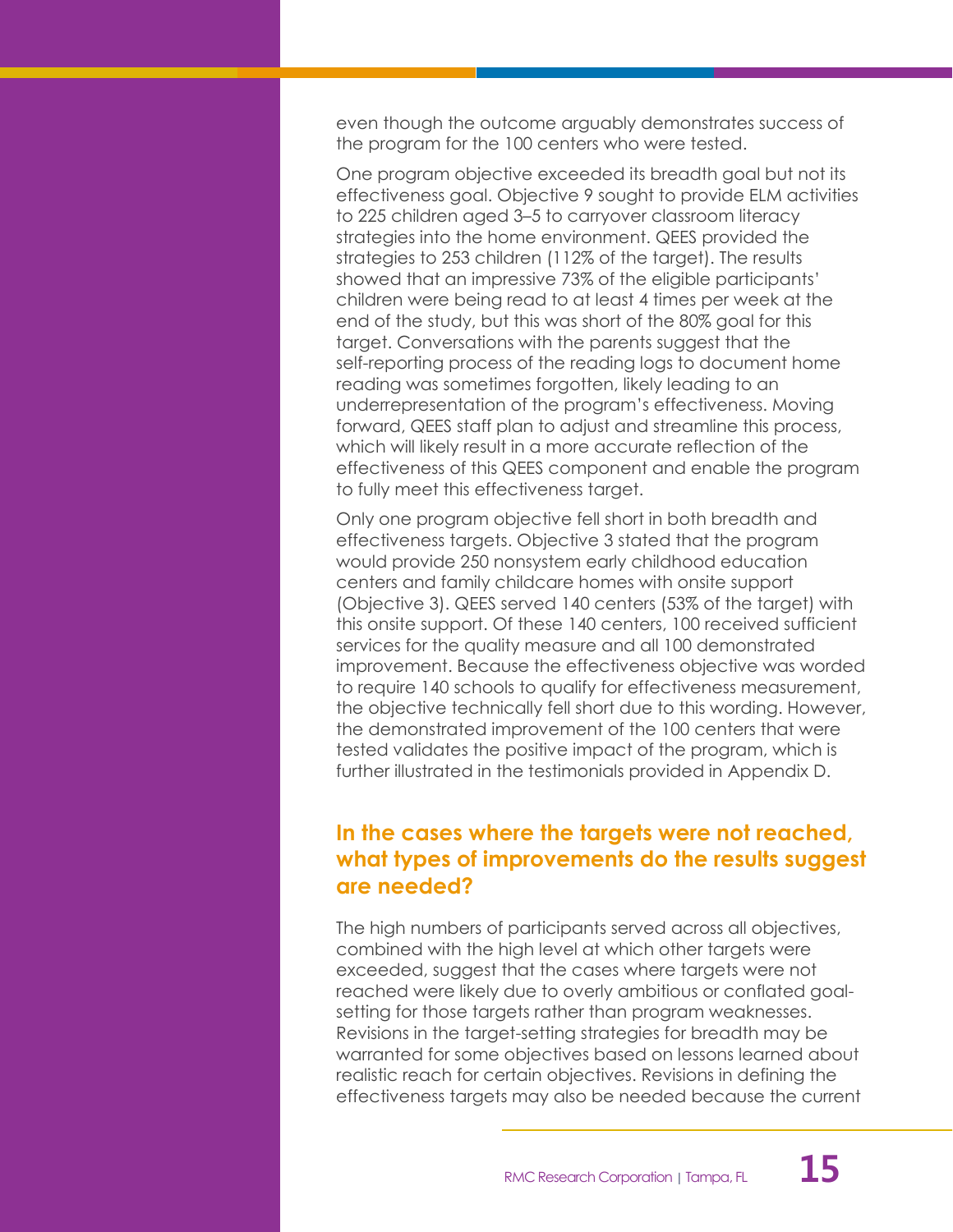strategy resulted in one objective (Objective 3) being labeled as missing the effectiveness target even though 100% of those served showed improvement. Teasing out the differences between the quality of improvement and the quantity of those who received enough training to be tested for improvement could allow for better definitions of effectiveness in future iterations of QEES.

## **How does the structure of the QEES partnership impact its effectiveness?**

The qualitative data (see Appendix C and Appendix D) collected to supplement the project's target quantitative data suggest that QEES is achieving its success through deep and meaningful connections with the teachers and center directors served by the project. A key factor underlying the success of these connections is undoubtedly the bottom-up, locally driven, and locally supported nature of the QEES partnerships. The innovative combination of a local higher education institution (Hillsborough Community College), a local government agency (Hillsborough Childcare Licensing), and a local funder (The Children's Board) offer the early education landscape in Hillsborough County a unique and deeply collaborative approach to streamlining high-quality support of early childhood professionals and families with services that are highly responsive to local needs.

The QEES project grew out of an intensive familiarity with the types of supports directly requested by local early childhood providers and an understanding of the need for a systematic professional pathway that would allow the early childhood workforce to attract and retain skilled caregivers who could develop greater personal fulfillment and increased public respect in their careers. The QEES project also benefits from its strong local connection to Hillsborough County Public Schools. Sandy Show, in her role at the school district as Supervisor of Family, Child, and Provider Services, communicates closely with QEES Director Marni Fuente (Hillsborough Community College) and with QEES partner Angela Chowning (Hillsborough Childcare Licensing) in coordinating QEES work with the shared vision of the school district for increasing kindergarten readiness. Sandy Show's input helps to increase QEES connections to high need areas and supports the district's work to facilitate connections between kindergarten teachers and surrounding preschool providers in those areas. In turn, QEES provides additional district support when possible. For example, QEES

Hillsborough County Public Schools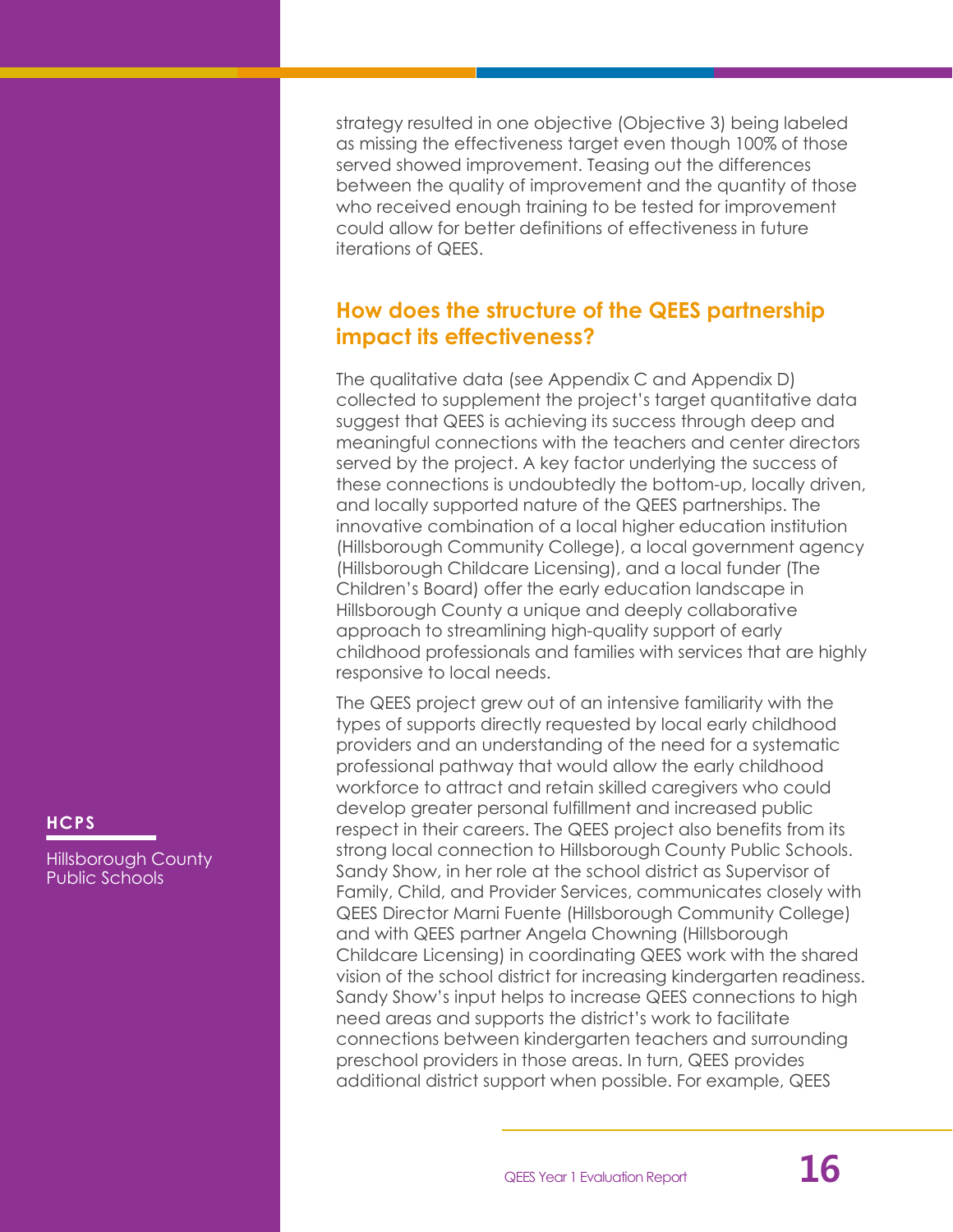provided a training session in August 2019 for district paraprofessionals.

### **What was the most surprising aspect of the project that QEES leaders encountered in the first year of the project?**

Marni Fuente and Angela Chowning found the volume of demand for QEES services to be remarkable and unexpected. Both QEES leaders knew of the need for services, but they did not anticipate such a high level of interest in the first year. Notably, the engagement and commitment of the early learning providers throughout the year was extremely high, and their voices drove the high demand.

### **What other national research efforts should be considered in further developing the QEES project?**

Four major research efforts directed at improving outcomes for low-income children can provide important context, lessons, and recommendations for the QEES project.

First, in one of the largest studies ever conducted on the impact of professional development on early childhood classroom practices and children's outcomes (Piasta et al., 2019), researchers from Ohio State University randomly assigned 546 early childhood educators to receive professional development on emergent literacy with coaching, professional development on emergent literacy without coaching or professional development on nonliteracy topics. The professional development included 30 hours of in-person workshops designed in collaboration with university researchers to incorporate elements of effective professional development recommended by research literature. The coaching component included monthly one-on-one mentoring for an academic year. Despite intensive efforts from the professional development providers to adhere to widely accepted principles of effective professional development, the study revealed only minimal effects on the teachers' classroom practices regardless of whether the teachers experienced workshops alone or workshops with coaching. Moreover, no differences were detected in the literacy outcomes of the 1,953 children tested across the 3 conditions, either in assessments given by the researchers or in the state's kindergarten readiness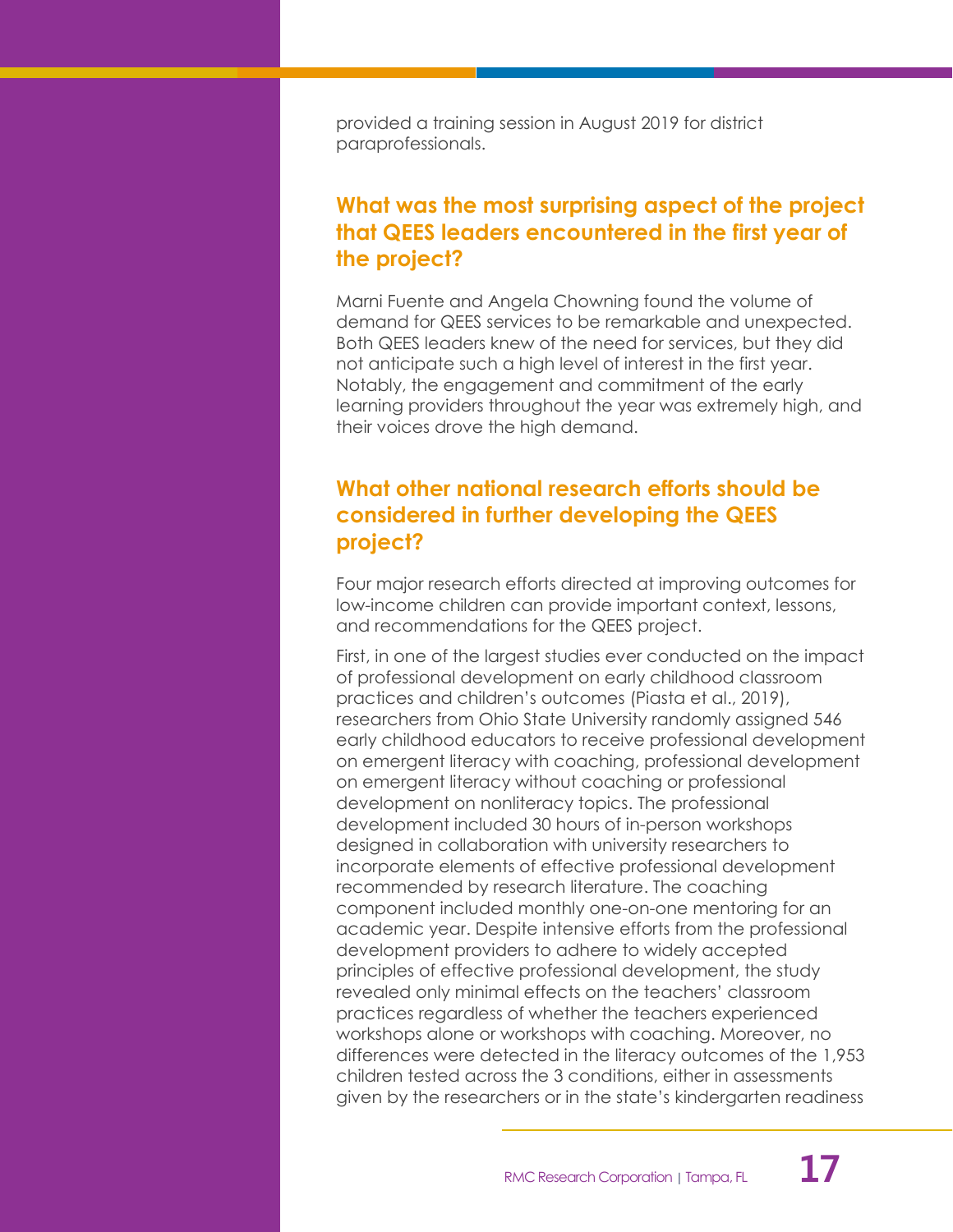assessment (focused solely and language and literacy) administered to the children upon kindergarten entry.

This study serves as a cautionary tale about the difficulty of impacting children's kindergarten readiness skills through large-scale efforts of professional development and coaching. The researchers could not identify the cause of the disappointing results, but they recommended that future efforts consider what might have gone wrong and how to avoid similar costly and futile efforts. Notably this effort to raise kindergarten readiness was much less comprehensive than the QEES approach. For example, unlike QEES it focused solely on children's cognitive development in literacy and did not support teachers around children's social-emotional growth or provide support to center directors around children's health, safety, and physical development. The effort also did not support families as key adults in the children's lives and key stewards of children's early educational experiences.

These limitations in scope and the corresponding failure to improve outcomes are consistent with the findings from a second large-scale and highly influential investigation conducted by researchers in Chicago who wanted to discover why some elementary schools successfully improved the outcomes of low-income children and others did not (Bryk et al., 2010). In a long-term study of 200 Chicago elementary schools the researchers found that successful schools were rated high on 5 essential supports:

- **•** Leadership.
- **•** Professional capacity.
- **•** Parent community ties.
- **·** Instructional quidance.
- **•** School learning climate/student-centered climate.

A low rating on even one of these 5 essential supports could reduce the chances of a school's success to less than 10%. The Bryk et al. (2010) findings argue strongly that only comprehensive approaches to improving children's educational outcomes will succeed, and they underscore why the comprehensive approach of QEES is such an important feature.

Recently, a third major effort has emerged as researchers have adapted the findings of the Bryk et al. (2010) study to early education classrooms. These researchers (Ehrlich et al., 2019) have developed a framework for the successful organizational quality of early education schools, which includes the following 6 essential features: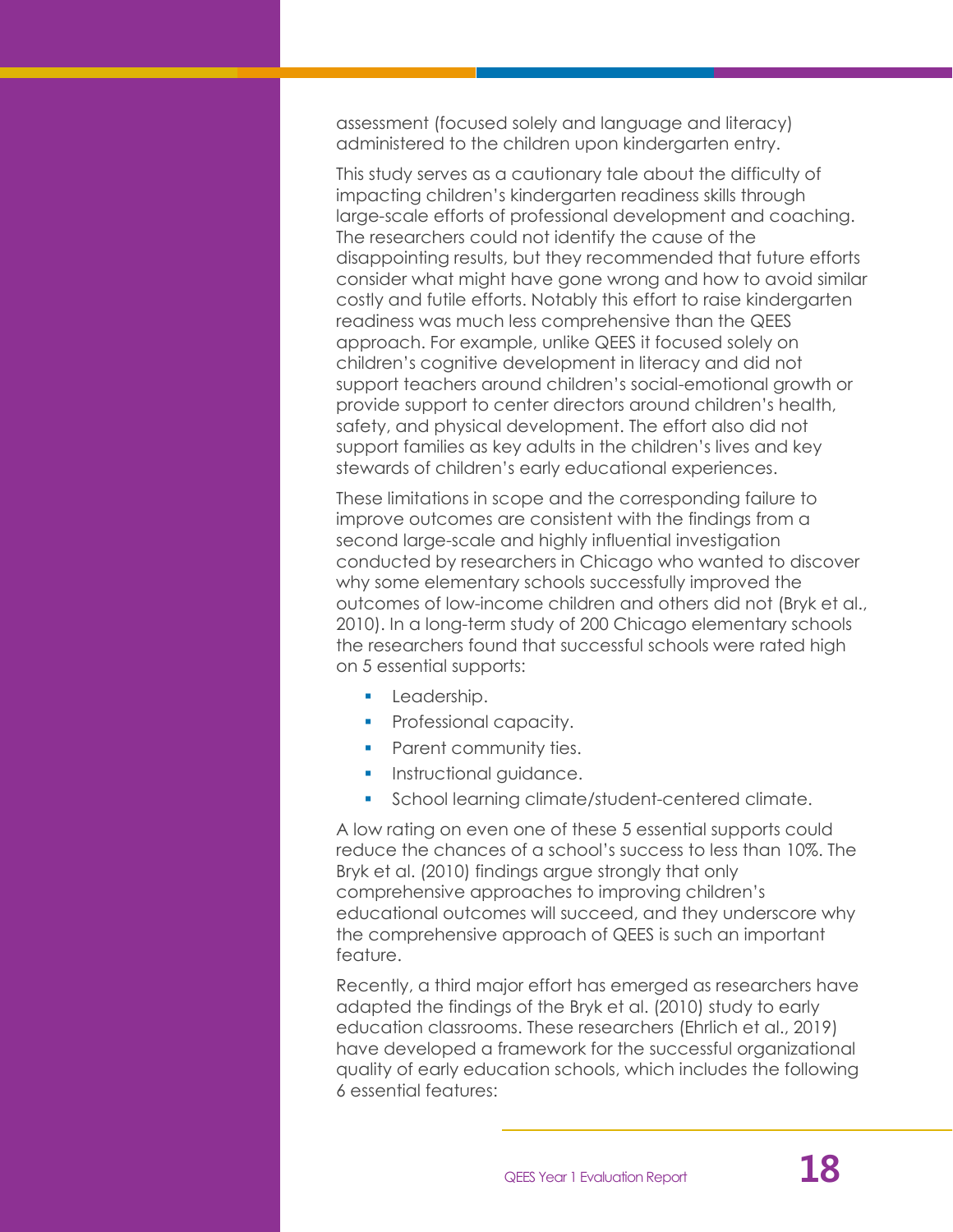- Effective instructional leaders.
- Collaborative teachers.
- **•** Involved families.
- **•** Supportive environment.
- **•** Ambitious instruction.
- Parent voice.

These features, called Early Education Essentials, appear to map onto the targets of the QEES program and reflect the multidimensional approach of QEES to impacting kindergarten readiness. Importantly, researchers have released this year a set of rigorously evaluated teacher and parent surveys that are newly available as measurement tools to diagnose strengths and weaknesses of early education providers and predict successful childhood outcomes (**[https://www.theounce.org/](https://www.theounce.org/early-education-essentials/) [early-education-essentials/](https://www.theounce.org/early-education-essentials/)).** These surveys could potentially provide QEES with another research-validated tool for providing targeted and comprehensive support and for tracking the impacts of the program on participating schools.

Finally, researchers at the Education Development Center who were influenced by the work on Early Educational Essentials recently released a formative study of some of the nation's most highly ambitious and comprehensive approaches to improving the quality of education and care for young children and their families (Jacobson, 2019). These so-called First 10 initiatives are a response to the research on the need for ambitious and comprehensive approaches to closing achievement gaps related to poverty. Included in these initiatives is the creation of a strong bridge between private early education providers and the school district. This work is already taking place in Hillsborough County thanks to the insights of QEES director Marni Fuente and community-based partners Angela Chowning and Sandy Show.

Additional components of First 10 initiatives that could serve as aspirations for the future of QEES and Hillsborough County include the following:

- **Expansion of project scope to the entire first decade of a** child's life.
- **•** Prenatal medical care.
- Home visiting.
- Wraparound connections to medical and social services, including behavioral health programs.
- Deeper connections to libraries.

### **EEE**

Early Education Essentials

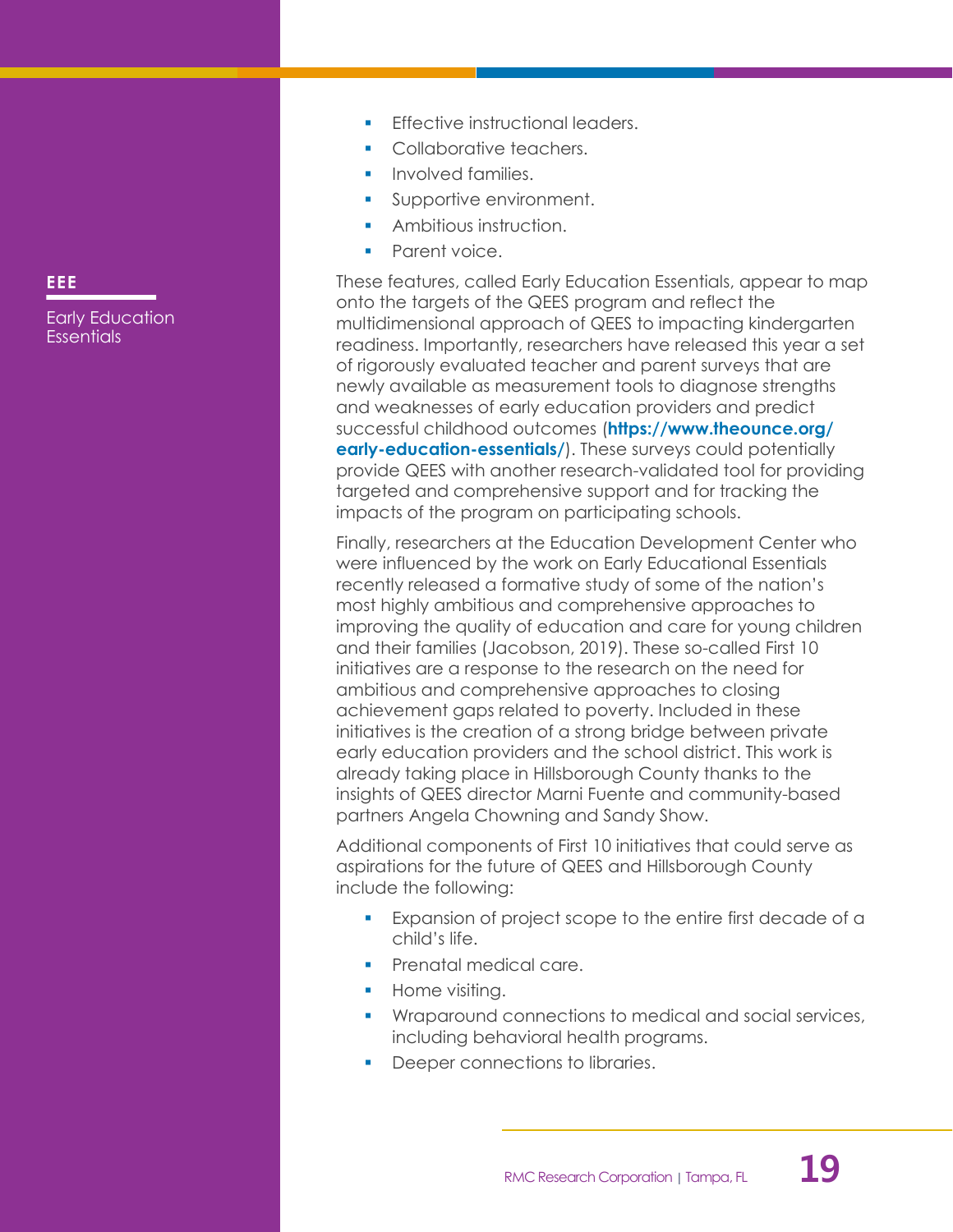- Coordinated after-school and expanded learning opportunities starting in kindergarten.
- Weekly play and learn groups for children not in childcare.

QEES already has the potential for success that could enable it to be a driving force in bringing Hillsborough County and others to the leading edge of First 10 initiatives.

### **Summary of Recommendations for the Future of QEES**

The evaluators offer the following recommendations for the future of QEES based on the findings of 4 major research efforts (Bryk et al., 2010; Erlich et al., 2019; Jacobson, 2019; Piasta et al., 2019):

- **Continue to view the comprehensive, complex, and ambitious scope of the QEES project as a critical strength for addressing the multidimensional nature of factors impacting the kindergarten readiness and later school success of children from low-income families.**
- **Explore the potential for use of the Early Education Essentials surveys to further strengthen early childhood programs.**
- **Document important insights and lessons learned by QEES leaders as the program evolves. With these insights, QEES has the potential to be a leader as other cities and states strive to better understand the complex and comprehensive development of children aged birth to 5 and respond with integrated supports that will allow key adults in children's lives to be strong and positive stewards of children's brain development.**
- **Look to the First 10 initiatives for elements to further strengthen the comprehensive scope of QEES. Communicate and collaborate with communities across the nation that are pushing for comprehensive and ambitious efforts to enable all children to arrive in kindergarten prepared for success, with supports that will carry them through their first decade, cherished and ready to soar.**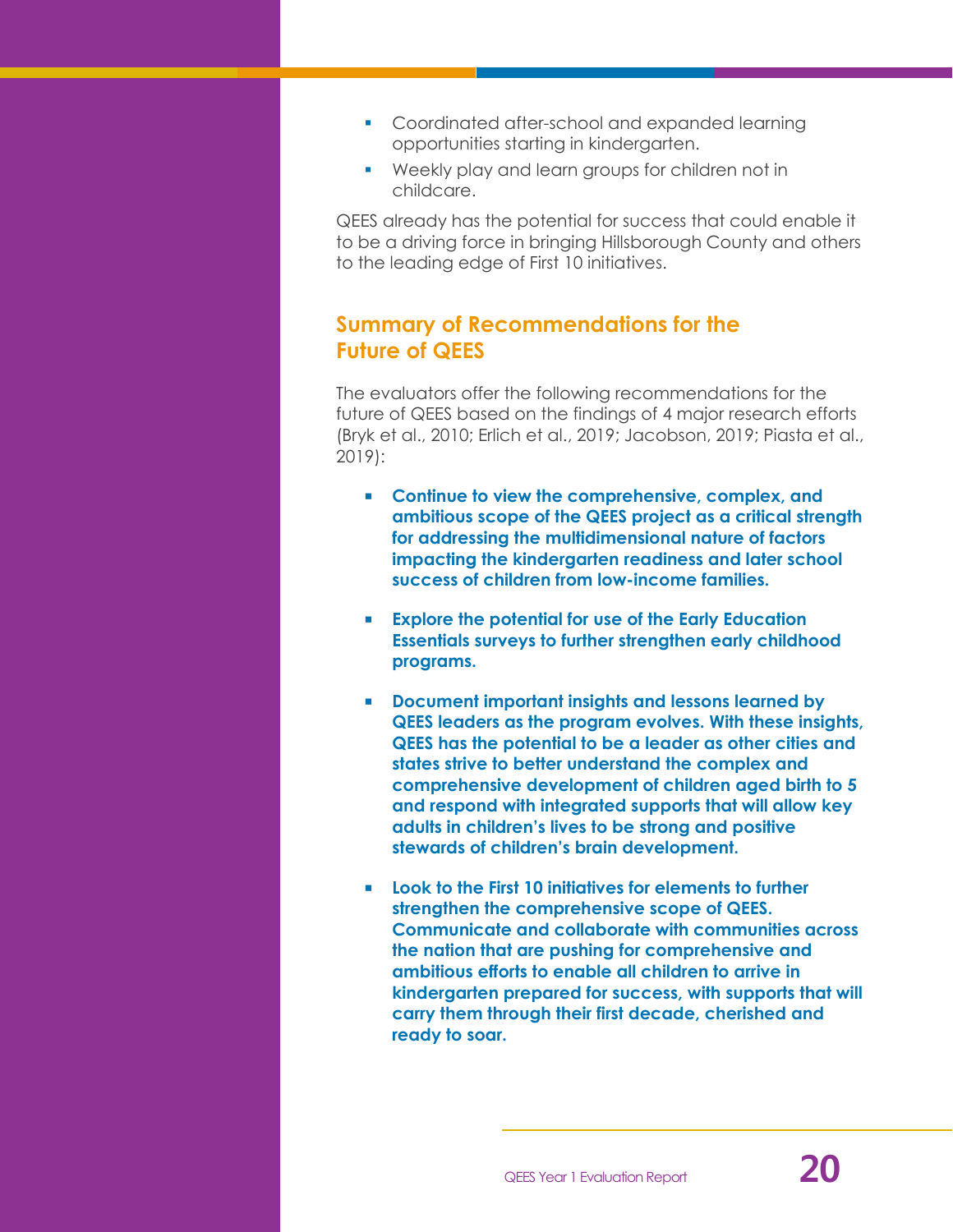## <span id="page-23-0"></span>**References**

- Bryk, A. S., Sebring, P. B., Allensworth, E., Easton, J. Q., & Luppescu, S. (2010). *Organizing schools for improvement: Lessons from Chicago*. Chicago, IL: University of Chicago Press.
- Ehrlich, S. B., Pacchiano, D., Stein, A. G., Wagner, M. R., Park, S., Frank, E., . . . & Young, C. (2019). Early education essentials: Validation of surveys measuring early education organizational conditions. *Early Education and Development*, *30*(4), 540–567.
- Jacobson, D. (2019). *All children learn and thrive: Building First 10 schools and communities.* Waltham, MA: Education Development Center, Inc. Retrieved from **<https://first10.org/new-report-all-children/>**
- Jones, S. M., Brush, K., Bailey, R., Brion-Meisels, G., McIntyre, J., Kahn, J., . . . & Stickle, L. (2017). *Navigating social and emotional learning from the inside out; Looking inside and across 25 leading SEL programs: A practical resource for schools and OST providers (elementary school focus)*. Harvard Graduate School of Education. Retrieved from **[https://www.wallacefoundation.org/knowledge](https://www.wallacefoundation.org/knowledge-center/pages/navigating-social-and-emotional-learning-from-the-inside-out.aspx)[center/pages/navigating-social-and-emotional-learning](https://www.wallacefoundation.org/knowledge-center/pages/navigating-social-and-emotional-learning-from-the-inside-out.aspx)[from-the-inside-out.aspx](https://www.wallacefoundation.org/knowledge-center/pages/navigating-social-and-emotional-learning-from-the-inside-out.aspx)**
- Piasta, S. B., Farley, K. S., Mauck, S. A., Soto Ramirez, P., Schachter, R. E., O'Connell, A. A., Justice, L. M., Spear, C. F., & Weber-Mayrer, M. (2019). At-scale, state-sponsored language and literacy professional development: Impacts on early childhood classroom practices and children's outcomes. *Journal of Educational Psychology*. Advance online publication retrieved from **[http://dx.doi.org/](http://dx.doi.org/10.1037/edu0000380) [10.1037/edu0000380](http://dx.doi.org/10.1037/edu0000380)**
- Sokol, M. (2018, November 12). Hillsborough takes heart from a new number: More kids were prepared for kindergarten this year. *Tampa Bay Times.* Retrieved from **[https://www.tampabay.com/education/a-higher-rate-of](https://www.tampabay.com/education/a-higher-rate-of-kindergarten-readiness-could-lead-to-more-success-later-on-20181112/)[kindergarten-readiness-could-lead-to-more-success-later](https://www.tampabay.com/education/a-higher-rate-of-kindergarten-readiness-could-lead-to-more-success-later-on-20181112/)[on-20181112/](https://www.tampabay.com/education/a-higher-rate-of-kindergarten-readiness-could-lead-to-more-success-later-on-20181112/)**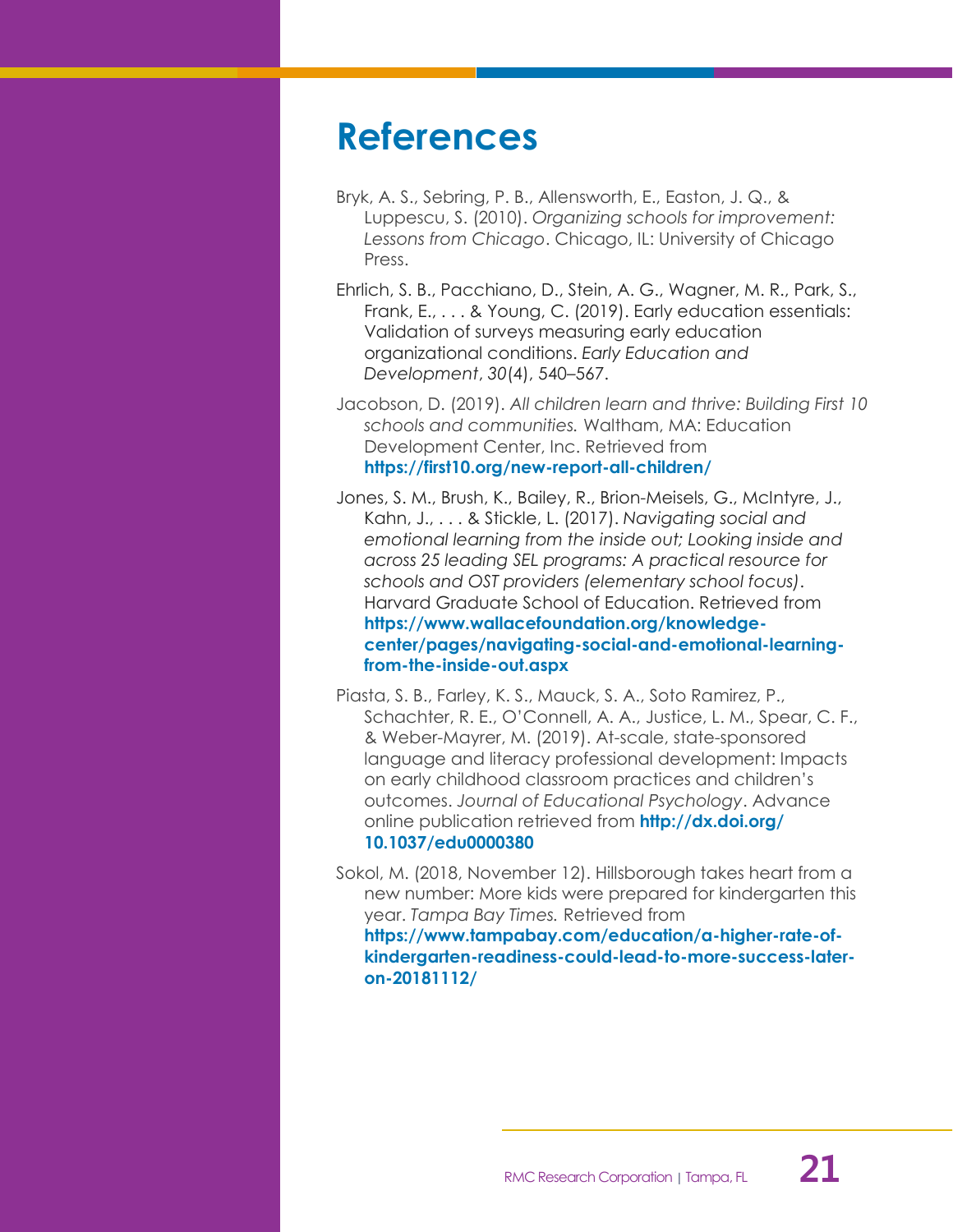# <span id="page-24-0"></span>**Appendix A Program Description**

The QEES initiative achieves its vision through a comprehensive system of supports. This system promotes increased awareness of the importance of early learning while providing a holistic approach to teaching young children. The system is delivered through four primary program components.

**HCC-Pathways.** This program component is for teachers and directors of childcare homes and centers who need support in establishing strong foundational elements for a successful early learning environment. The program uses HCC-trained coaches who provide bi-weekly, one-to-one coaching and monthly training on topics such as Learning Environment, Daily Routines, Curriculum Planning, Approaches to Learning, and Assessment. HCC-Pathways ensures that teachers and directors can more easily and successfully implement what they learn about from the Early Literacy Matters (ELM) and Conscious Awareness Learning Model (CALM) components of QEES. After completing HCC-Pathways, teachers' classrooms have threshold levels of quality that can support the introduction of new classroom strategies and structures from ELM and CALM around cognitive and social-emotional development. The basic classroom quality features that HCC-Pathways supports are essential for giving teachers and directors the confidence and foundation for greater and earlier success as they participate in other QEES programs. All HCC Pathways support for teachers and directors is provided on-site at their learning centers.

**Conscious Awareness Learning Model (CALM).** CALM is based on the framework of Conscious Discipline® as outlined by Dr. Becky Bailey. The program integrates positive psychology, mindfulness, emotional intelligence, social-emotional skills, and child development into every training. Trainings are offered in a series of 10 or more sessions that articulate into a college course credit after successful completion of the series. Other delivery formats are available that offer in-service hours and continuing education units (CEUs). Additional CALM support is provided to teachers and directors through on-site coaching throughout the year. Parents also receive training in Conscious Discipline® approaches on-site at participating preschools. CALM provides materials and activities to families throughout the year.

Conscious Discipline® teaches adults to adopt new mindsets about children's behavior, encouraging early learning practitioners and family members to develop greater empathy toward children as they encourage children's strong connections to their peers and the adults in their lives. Drawn from well-established scientific findings from brain and psychological research, Conscious Discipline® empowers teachers and other adults with the Seven Powers and Skills for self-control. These powers and skills change adults' perceptions and relationships with conflict, empowering them to be proactive instead of reactive, and to build relationships with children that support greater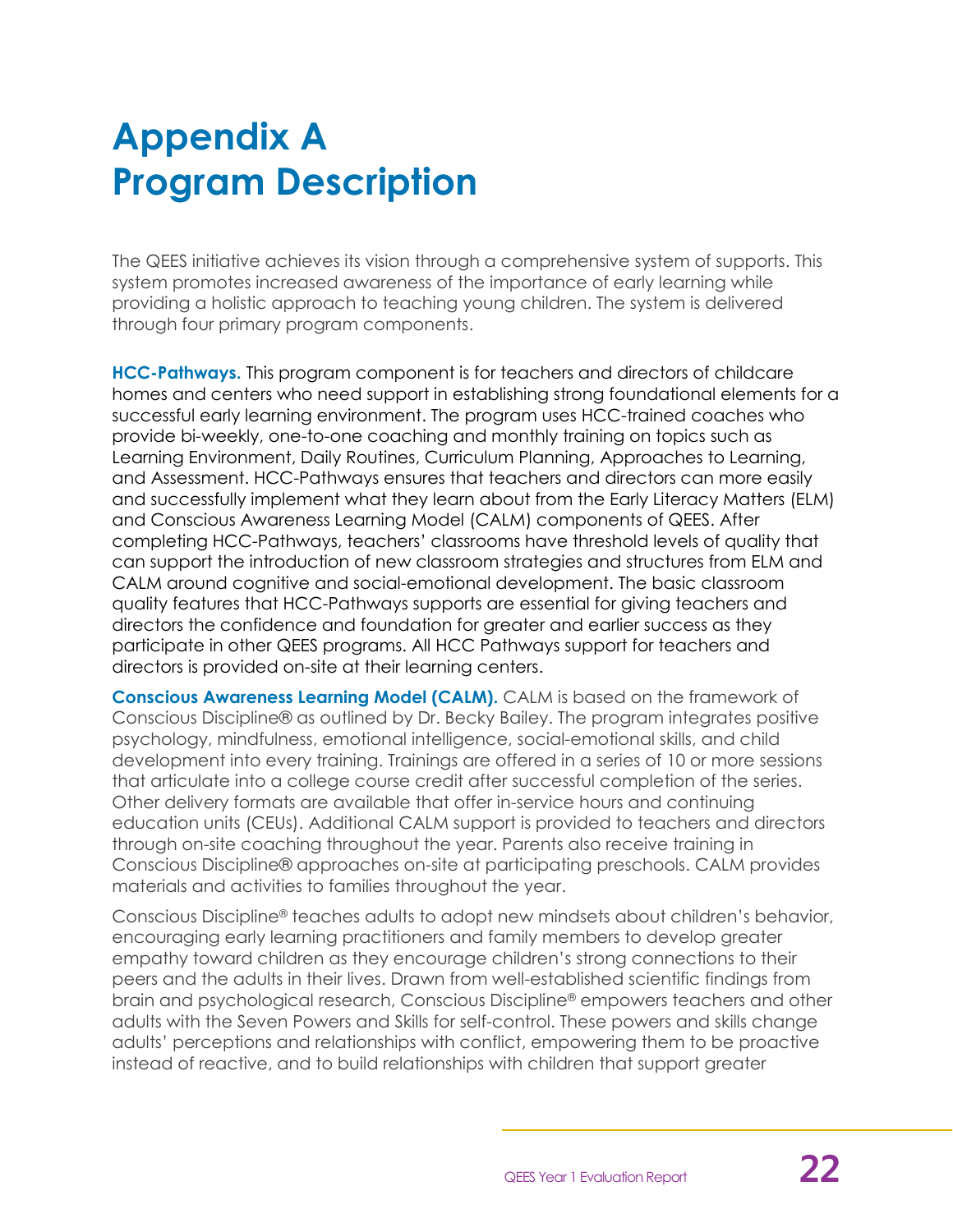cooperation from children and more positive, loving experiences throughout the child's day. The program stresses increased self-regulation, along with strategies and classroom structures for resolving conflict through a greater understanding of children's fears, emotional needs, and explicit language and modeling of helpful, cooperative interactions. CALM is critical for addressing the complexity of early education and the skills needed for quality instruction, and its integrated approach aims to change the culture, perception, and mindset of early learning in Hillsborough County.

In 2017, a team of researchers from the Harvard Graduate School of Education included Conscious Discipline® in its report of 25 leading social-emotional learning and character education programs (Jones et al., 2017). The researchers noted that multiple studies of the program have been conducted, and reported outcomes have included reductions in aggression, hyperactivity, and conduct problems.

**Early Literacy Matters (ELM).** ELM is an early literacy intervention program that focuses on building emergent literacy skills: concepts of print, phonological awareness, alphabetic principle, and comprehension. ELM coaches work with preschool teachers and families to strengthen their knowledge and use of effective, developmentallyappropriate practices for strengthening early literacy. At intake, coaches conduct an Early Learning Language and Literacy Classroom Observation (ELLCO). Coaching is guided by the results of the observations to best meet the individual needs of the teacher and classroom environment. While working in partnership with the teachers, ELM coaches provide targeted small group literacy intervention to the children. Each child is assessed using the Early Literacy Skills Assessment (ELSA) or Get Ready to Read! (GRTR) to establish their individual skills level. Small group literacy intervention is guided by these results. Families of these children receive books, information, materials, and take-home activities for supporting literacy development. ELM specialists working in classrooms also use the myON digital literacy library in their work. The ELM program has designed and offers over 20 workshops on diverse topics related to supporting literacy in children from infancy to the start of kindergarten. Trainings take place in the community, on-site and in the evenings at Hillsborough Community College.

**Hillsborough County Child Care Licensing: QEES management and operational support.**

As a subcontracted partner, Hillsborough County Child Care Licensing standards require initial consultation prior to licensure and ongoing inspections and training thereafter. However, the need for additional operational support has been recognized. Through QEES, Hillsborough Child Care Licensing offers center directors additional, more specific and advanced training on organizational and operational topics that include: staff management, communication skills, record keeping, indoor/outdoor health and safety. Continuing Education Units (CEUs) are issued and tracked through HCC, as are CEUs from the other QEES program components (HCC-Pathways, CALM, and ELM).

These Operational Support services are provided through coaching and training sessions built on evidence-based practices and tailored to site needs. Using information from an initial assessment, HCCCL works with home or center directors to create Action Plans for raising low scores and maintaining a safe and professional environment. For non-established or inexperienced early childcare homes and centers, HCCCL provides coaching and training sessions that establish a strong foundation for quality early care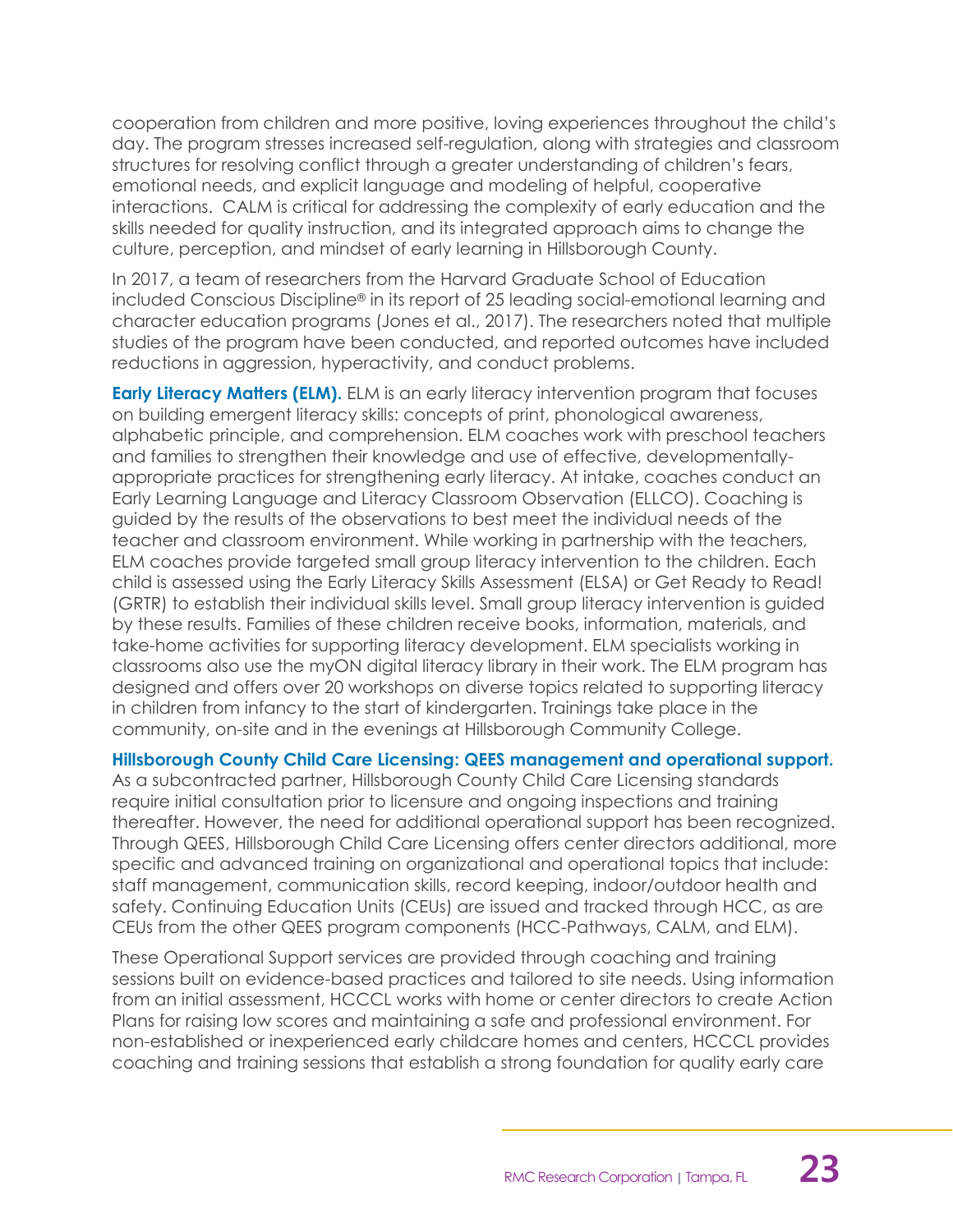and education from the point of inception. For established homes and centers, coaching addresses imminent needs with mentoring support and coaching. Individual sessions occur on-site, and group sessions take place at off-site locations such as The Children's Board and public libraries. Once the providers have completed 30 hours of training, with CEUs attached to each section, they receive a certificate of completion and Specialized Certification.

HCCCL further supports the creation of collaborative partnerships among early childhood professionals through the QEES Association for Early Learning Leaders. This group of home and center administrators from across the county meets regularly, operates a Facebook page, and may provide peer mentoring opportunities in the future.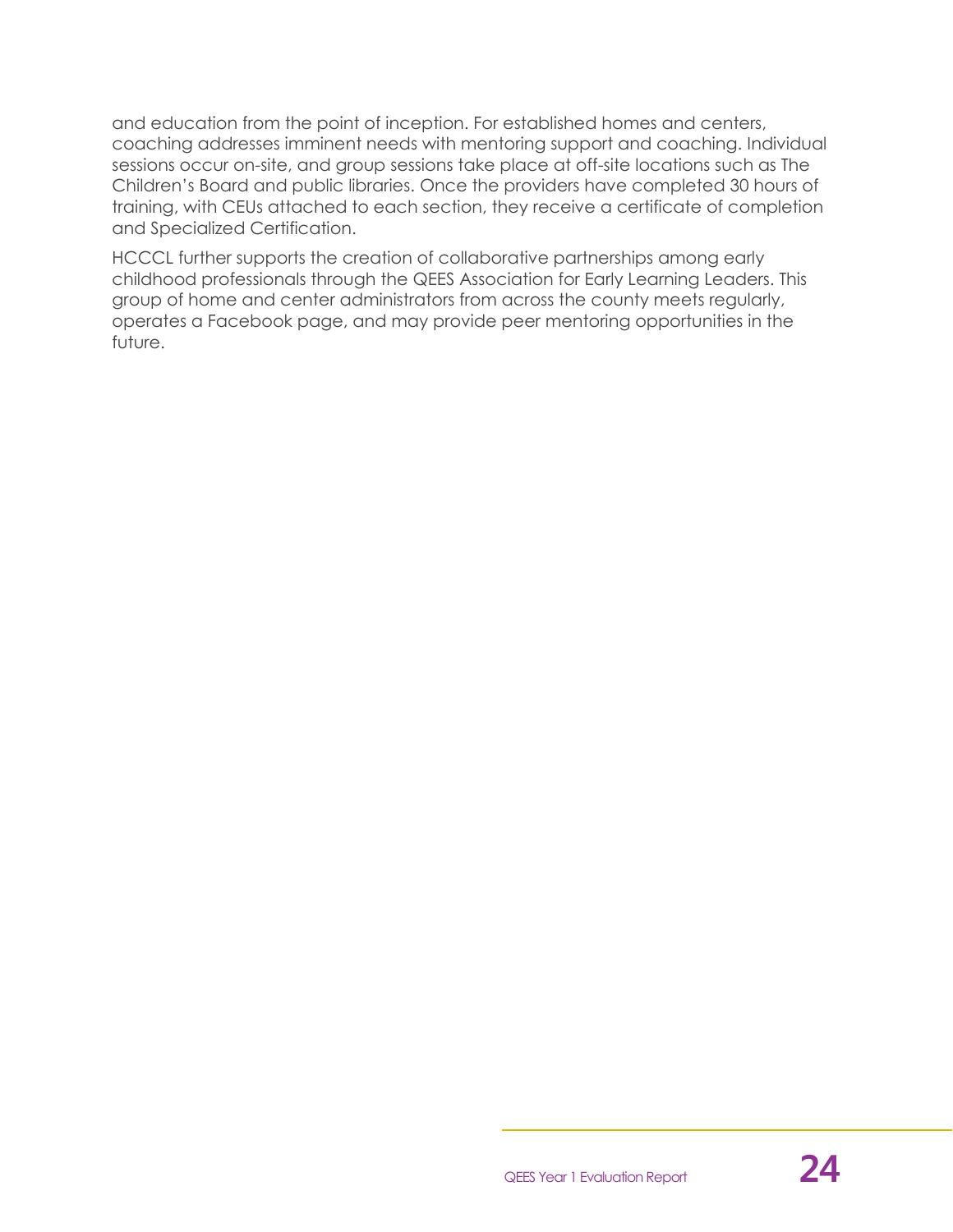# <span id="page-27-0"></span>**Appendix B Assessment Instruments**

This section summarizes the assessment instruments used to gather data about the effectiveness of QEES activities and the overall impact from achieving the QEES objectives. Following is a list of the 9 QEES objectives.

### **QEES Objectives**

| <b>Objective</b> | <b>Objective text</b>                                                                                                                                                      | <b>Assessment(s)</b>                                                                                                                                                                                                                                                                                                                                                | <b>Constituent(s)</b><br><b>Impacted</b> |
|------------------|----------------------------------------------------------------------------------------------------------------------------------------------------------------------------|---------------------------------------------------------------------------------------------------------------------------------------------------------------------------------------------------------------------------------------------------------------------------------------------------------------------------------------------------------------------|------------------------------------------|
| 1                | Access to countywide training<br>and technical assistance (TA) to<br>850 Early Childhood Education<br>(ECE) staff in community-based<br>locations                          | Knowledge Assessments<br>(HCC-created)                                                                                                                                                                                                                                                                                                                              | Teachers,<br><b>Directors</b>            |
| $\overline{2}$   | Provide coaching to 165<br>countywide Early Childhood<br><b>Educational Practitioners</b><br>participating in CALM.                                                        | <b>Conscious Discipline</b><br>Progress Assessment                                                                                                                                                                                                                                                                                                                  | Teachers                                 |
| 3                | Provide onsite support to 250 non-<br>system ECE Centers and Family-<br>Child Care Homes (FCCH)                                                                            | <b>Business Administration Scale</b><br>(BAS) for Family Child Care<br>Program Administration<br>Scale (PAS) for Early<br>Childhood Programs<br>Preschool Program Quality<br>Assessment (Preschool PQA)<br>Infant-Toddler Program<br><b>Quality Assessment</b><br>(Infant-Toddler PQA)<br><b>Family Child Care Home</b><br>Program Quality Assessment<br>(FCCH PQA) | Directors.<br>Teachers                   |
| 4                | Provide support services for social-<br>emotional development of 135<br>countywide children (ages 3-5) in<br>classrooms where ECE staff<br>receive coaching and resources. | Social Skills Improvement<br>System (SSIS) Rating Scales:<br><b>Prosocial Behavior Skills</b><br>Scale                                                                                                                                                                                                                                                              | Children                                 |
| 5                | Provide CALM strategies to 200<br>parents/caregivers of engaged<br>ECE sites countywide                                                                                    | Knowledge Assessments<br>(HCC-created)                                                                                                                                                                                                                                                                                                                              | Families                                 |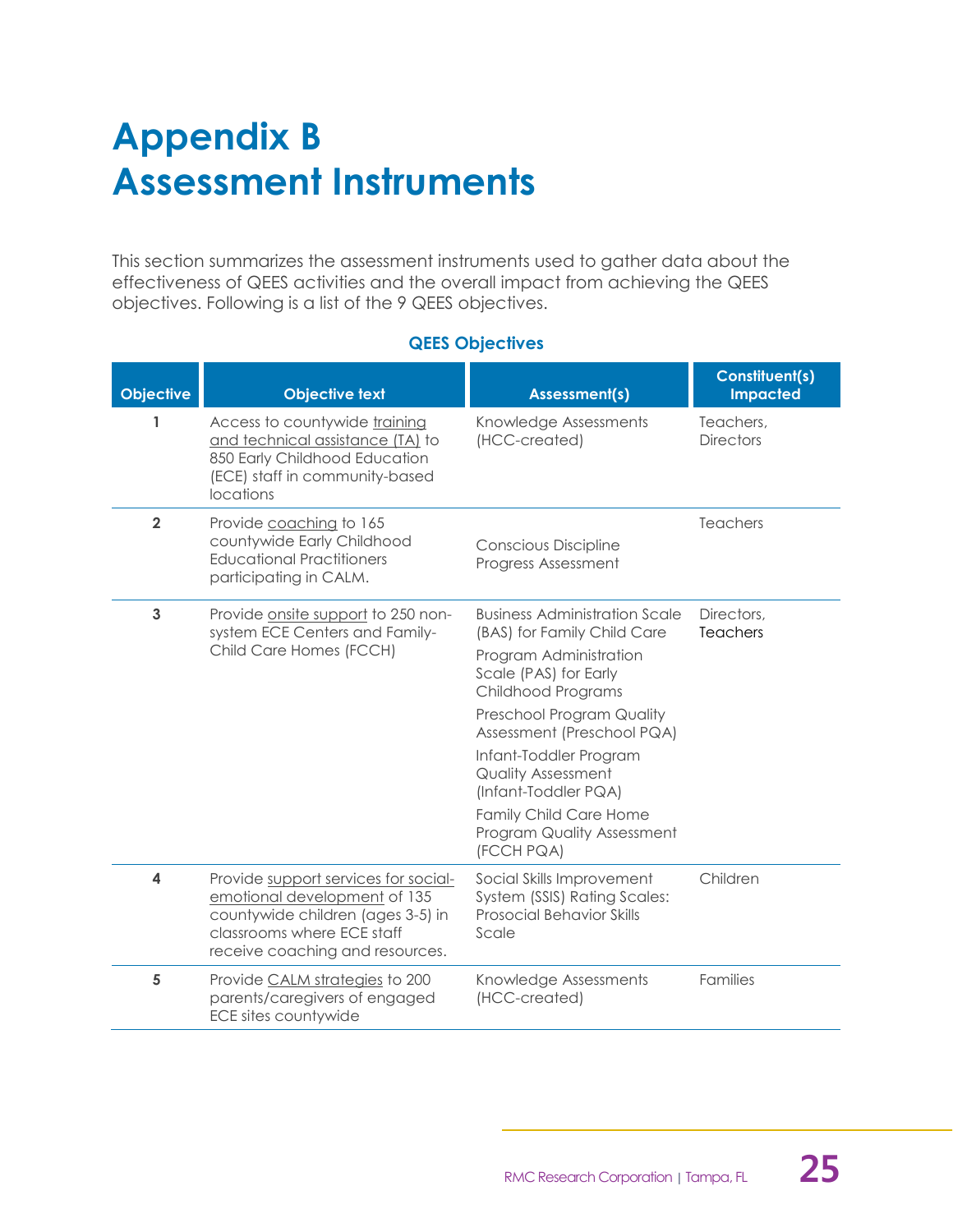| 6 | At engaged ECE sites, provide<br>strategies for emergent literacy<br>and home-school engagement to<br>445 parents/caregivers<br>countywide. | Get Ready to Read (GRTR)<br>Home Checklist                             | <b>Families</b> |
|---|---------------------------------------------------------------------------------------------------------------------------------------------|------------------------------------------------------------------------|-----------------|
| 7 | Provide technical assistance to 60<br>ECE staff in 25 sites countywide.                                                                     | Early Language and Literacy<br>Observation (ELLCO)                     | <b>Teachers</b> |
| 8 | Provide emergent literacy skills<br>support to 615 children (ages birth-<br>5) countywide in ECEs.                                          | <b>Early Literacy Skills</b><br>Assessment (ELSA)<br>Get Ready to Read | Children        |
|   |                                                                                                                                             | Screening Tool (GRTR)                                                  |                 |
| 9 | Provide ELM activities to 225<br>children (ages 3-5) to carryover<br>classroom literacy strategies into<br>the home environment.            | Reading log                                                            | <b>Families</b> |

The assessment instruments used to measure the impact of the activities embedded in the 9 objectives are summarized in Tables 1–4. These tables are organized to show whether the assessment data are tied to the program's impacts on teachers, center directors, families, or children.

Descriptions of each assessment, organized alphabetically, are below.

**Business Administration Scale for Family Child Care (BAS).** The BAS is a valid, reliable tool for assessing the quality of business and professional practices in family child care settings. The tool is comprised of ten areas assessed on a seven-point scale by a trained early childhood coach. The ECE/FCCH score is the average across the ten areas with a seven being the highest possible score. The ten areas covered by the tool include:

- Qualifications and Professional Development
- Income and Benefits
- Work Environment
- **Fiscal Management**
- Recordkeeping
- Risk Management
- **•** Provider-Family Communication
- **•** Family Support and Engagement
- Marketing and Community Relations
- **•** Provider as Employer

**Conscious Discipline**® **Progress Assessment.** This tool assesses the implementation of Conscious Discipline® skills and structure through a self-assessment rubric created on a four-point scale (one, lowest; four, highest). Tool materials assist in determining each level of proficiency and include specific verbiage and perceptual shifts related to the Seven Skills of Conscious Discipline®, which include: composure, encouragement,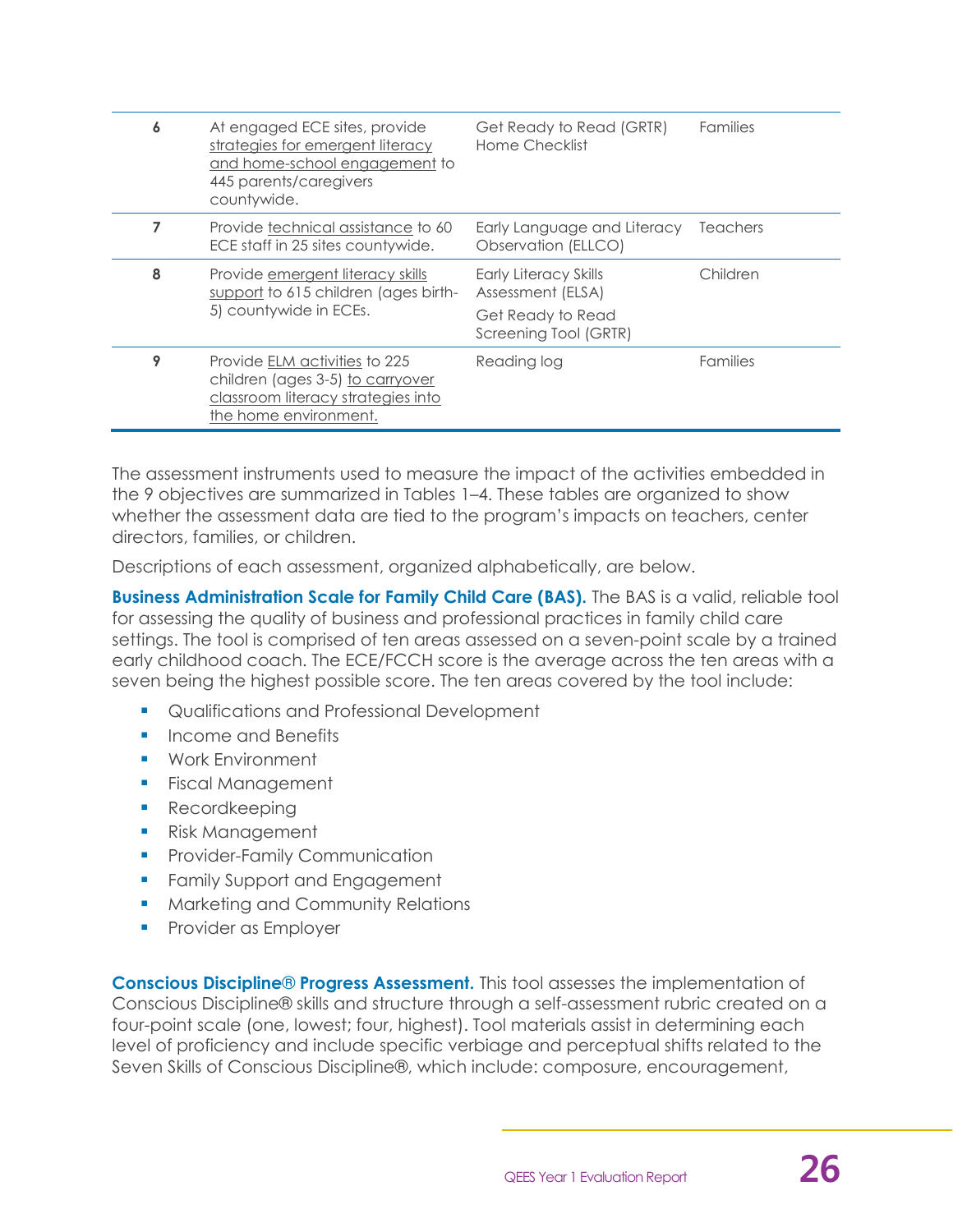assertiveness, choices, positive intent, empathy, and consequences. A composite score is not used with this assessment rather this evaluation looks at scores in each of the mentioned subdomains.

**Early Language and Literacy Observation (ELLCO).** The ELLCO Pre-K assessment toolkit covers five areas: Classroom structure (scores range from four at lowest to 20); Curriculum (score ranges from three at lowest to 15); Language environment (scores range from 4 at lowest to 20); Books and book reading (scores range from 4 at lowest to 25); and print and early writing (score ranges from three at lowest to 15). The ELLCO requires approximately 3 hours and 30 minutes for early literacy coaches to complete. Components of the toolkit include a literacy environment checklist for use in observing the classroom layout and content; a classroom observation tool and teacher interview that target language, literacy, and curriculum; and a literacy-activities rating scale geared toward book reading and writing behaviors. Scores from each of the five areas of the ELLCO are analyzed separately.

**Early Literacy Skills Assessment (ELSA).** The ELSA measures children's skill levels across four areas of early literacy (score range from low to high): alphabetic principle (0, 60), phonological awareness (1, 18), reading comprehension (integer), and concepts of print (1, 21). Designed as an authentic assessment for children ages three to six, the ELSA is conducted with a children's storybook (e.g., Violet's Adventure). A teacher reads the story to the child and stops periodically to ask questions. Each of the four scores in the literacy areas is used to analyze a child's performance.

**Get Ready to Read Screening Tool (GRTR).** The GRTR consists of 25 questions for three- to five-year-old children who have not yet entered kindergarten, to assess their skills and understanding related to print knowledge, book knowledge, phonological awareness, and phonics. The assessment is graded by hand and children receive scores on a continuous scale from 0 (low) to 25 (high). Scores correlate to steps, which describe the child's relative ability in each reading concept.

**Get Ready to Read Home Literacy Environment Checklist (GRTR Home Checklist).** This checklist consists of 37 items that the child's parent rates as true or false. A score of at least 20 indicates that the home environment has many supportive elements for early readers.

**HCC-Created Knowledge Assessments.** These assessments created by the QEES program staff are designed to validate that teachers, directors, or families who attend a QEES training gain new knowledge. Typical assessments consist of ten multiple-choice assessment items covering key concepts linked to the goals of each training session. These are "dipstick" measurements that enable a quick, broad check of training effectiveness and are not intended to assess the full depth of learning by program participants.

**Preschool (Preschool PQA), Infant-Toddler (Infant-Toddler PQA), and Family Child Care Home (FCCH PQA) Program Quality Assessments.** The Preschool, Infant-Toddler and FCCH PQAs are used to evaluate quality and identify needs in center-based preschool programs. Developed by the HighScope Educational Research Foundation, a HCC-Pathways coach rates the program on a scale of one (lowest) to five (highest). Each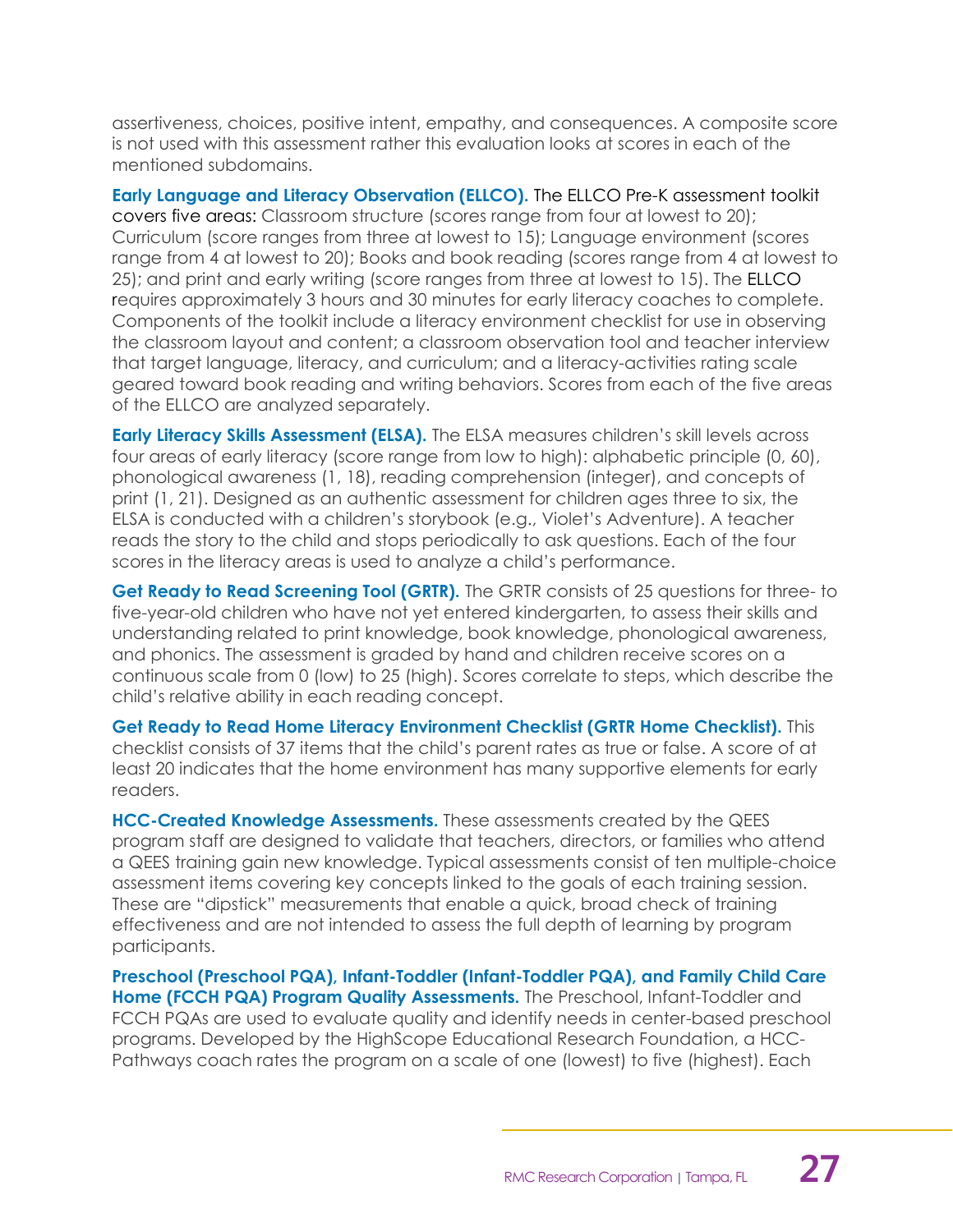classroom receives an average score from each graded domain. An ECE/FCCH earns the grand mean average rating of the scores across all classrooms. The Preschool, Infant-Toddler and FCCH PQA reflect research-based and field-tested best practices for early childhood programs in the following domains:

- **EXEC** Learning environment
- Daily routine
- Adult-child interaction
- Curriculum planning and assessment
- Parent involvement and family services
- Staff qualifications and development
- **Program management**

**Program Administration Scale (PAS).** The PAS measures leadership and management practices of early childhood programs not considered to be family child care settings. Program quality is assessed on a seven-point scale (from one to seven), using 25 items clustered into ten areas. The early literacy coach scores the 10 domains and averages the score across the 10 domains. A score of seven is the highest possible. The 10 domains are as follows:

- **EXECUTE: Human Resources Development**
- Personnel Cost and Allocation
- Center Operations
- Child Assessment
- **•** Fiscal Management
- **Program Planning and Evaluation**
- **•** Family Partnerships
- Marketing and Public Relations
- Technology
- Staff Qualifications

**Reading Log.** The weekly reading log allows families to track books read over the course of a week and provide feedback. Children select a happy face for positive feedback, a neutral face for neutral feedback, and a sad face for negative feedback. The weekly reading logs are used to track progress towards the overall quarterly reading targets.

### **Social Skills Improvement System (SSIS) Rating Scales: Prosocial Behavior Skills Scale.**

This tool measures social skills including communication, cooperation, assertion, responsibility, empathy, engagement, and self-control. It includes a classwide screening guide that can be used for ages three to eighteen. The early childhood coaches assess the students on the scale. Students can receive a high score of four and a low score of one.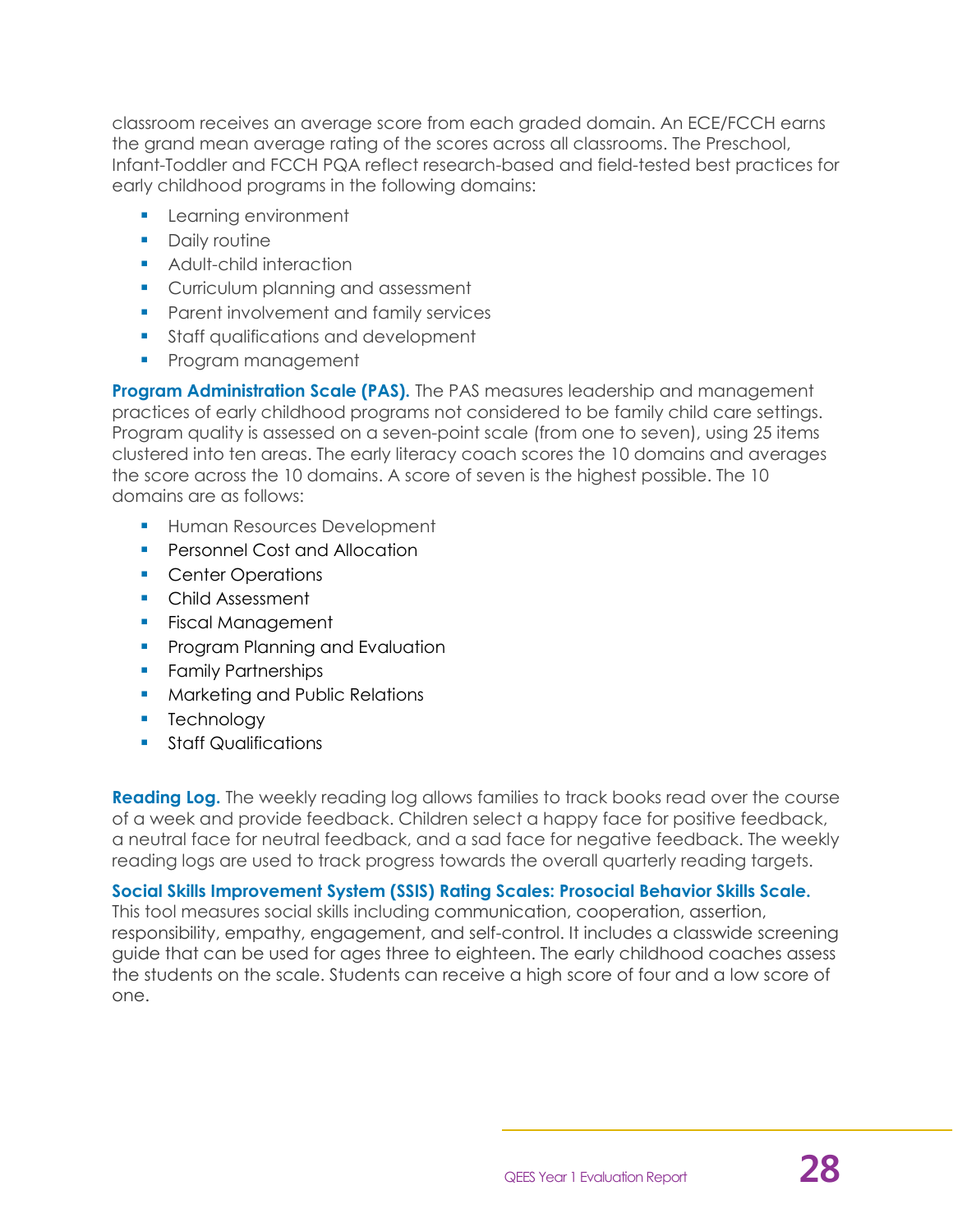# <span id="page-31-0"></span>**Appendix C Qualitative, Formative Survey Responses**

This annual report focuses on the summative assessments used to determine whether QEES achieved the breadth and effectiveness targets for each of its nine objectives. As part of QEES implementation, the QEES project team also constantly engaged in formative assessment of its services by administering surveys to program participants following every project training session and reviewing the responses. Feedback from participants was considered by the team to be critically important for guiding subsequent work, with negative feedback addressed and positive feedback used to confirm that sessions are connecting with participants as designed.

Although these surveys are not defined as assessments of whether QEES achieved the targets for each of its nine objectives, the participants' responses can provide an additional qualitative window into the impact of QEES on teachers, center directors, and families. A qualitative analysis of all the QEES formative survey responses for every session conducted is beyond the scope of this report, but this appendix provides samples of the highly positive nature of participants' experiences, using the CALM sessions as an example.

CALM participant surveys consisted of 4 questions that participants rated on a 3-point scale:

- 1. Did you find the CALM session helpful? (*Not helpful, Unsure, Very Helpful)*.
- 2. Did you feel the presenters were prepared for the workshop? (*Not Prepared, Unsure, Prepared*).
- 3. Do you feel that the CALM trainers provided sufficient support that benefitted the workshop? (*No, Unsure, Yes*).
- 4. How would you rate the workshop overall? (*Okay, Good, Great*).

The survey also offered participants the opportunity to write additional comments. Negative ratings or comments by the participants were extremely rare. To illustrate the overall highly positive reactions conveyed by the survey responses, the remainder of this appendix provides the following for each of the ten CALM sessions from October 2018 through September 2019:

- Number of total survey responses.
- Average ratings for the survey questions.
- Number of comments provided.
- A word cloud that provides a visual representation of the survey comments, with the most frequently-used words or phrases appearing in the graphic. The size of the words or phrases in the graphic corresponds to frequency: the larger the word or phrase appears in the word cloud, the more frequently the word or phrases appeared across the survey responses.
- **•** Three sample comments selected for their specificity and descriptiveness.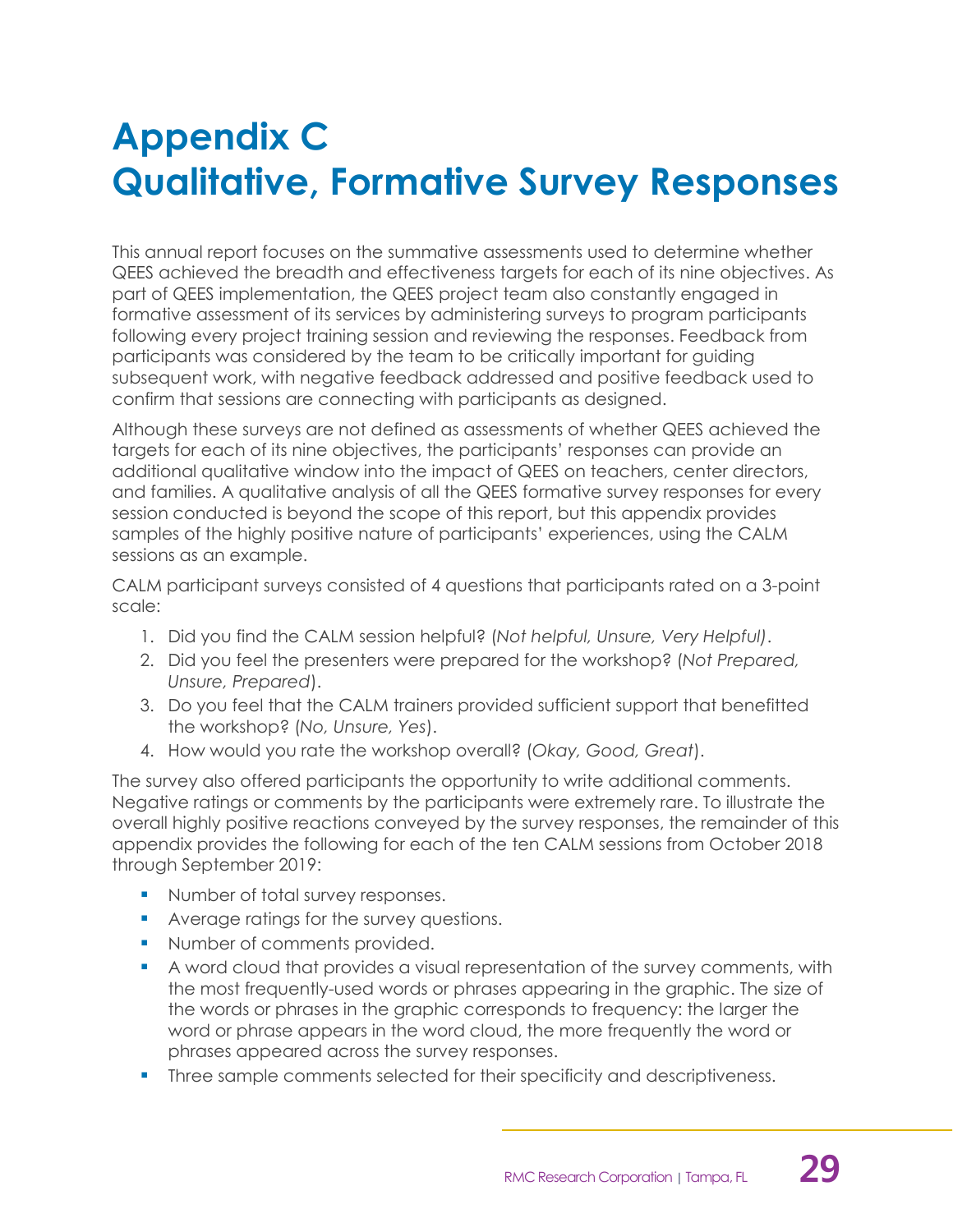### **CALM Session 1 (10/6/2018)**

Responses: 135 Average rating: 2.9 or above Comments: 55

## class workshop training us enjoyed Thank much LOVE learning **Thank** CALM Great amazing good spanish Work

SAMPLE COMMENTS:

"Thank you very much! This workshop was very productive; not only to help children with self-regulation but also to calm myself and consciously manage my stress."

"This is such a terrific opportunity for educators to have a positive ripple effect in the lives of children. Thank you."

"I loved the high energy and the constant physical examples done."

### **CALM Session 2 (11/2/2018)**

Responses: 113 Average rating: 3 Comments: 51

new will session Every enjoyed job helpful information great everything **GOOC** 

## $_{\text{classroom}}$   $\text{Thank}_{\text{learn}}$   $\text{love}_{\text{CALM}}$   $\text{class}_{\text{us}}$  training

experience **COMING** made really Great job help excellent

SAMPLE RESPONSES:

"Very instructive. You help us find the tools for development in our jobs as educators. Well structured. The supports provided for the people who don't speak English as their first language is admirable. Thanks again!"

"Thanks for opening our eyes and minds to new approaches that work wonderful, it makes my job more rewarding."

"I really love coming to these classes! It is helping me grow both at home and in my classroom and most importantly within myself. Thank you!"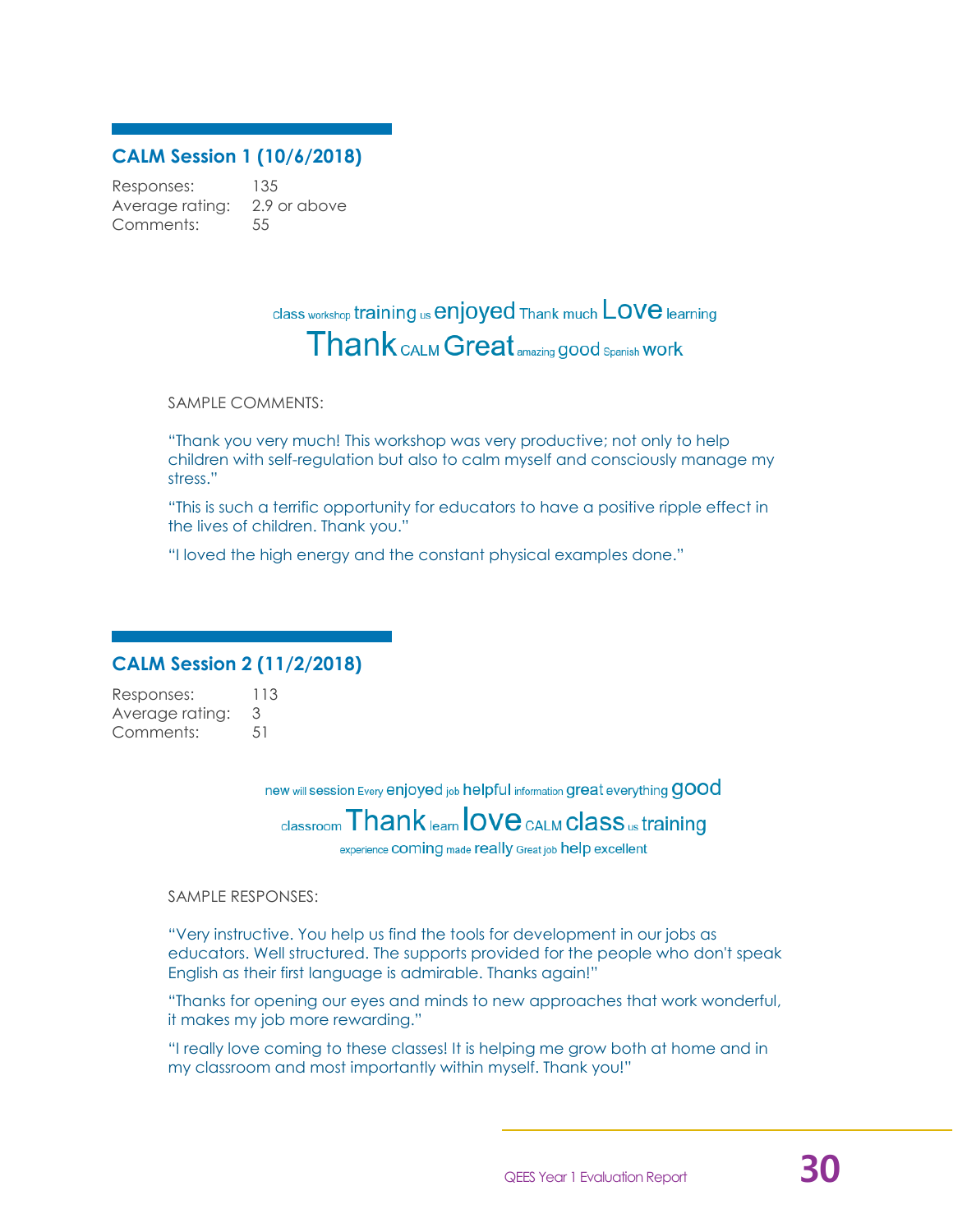### **CALM Session 3 (1/12/2019)**

Responses: 129 Average rating: 2.9 or above Comments: 47

Always great job enjoyed need help something CALM work ClaSS feel

Thank talk Love Keep Great en much helpful

SAMPLE RESPONSES:

"CALM presenters are interactive with everyone, very clear and make it very personal. Thank you."

"Thank you all again. This has really helped me reevaluate the way I am as a person and help me deal with challenging behaviors in the classroom."

"This topic is absolutely life-changing. I'm grateful and thrilled to be a part of what I feel is a movement toward a huge, positive difference in the world."

### **CALM Session 4 (2/2/2019)**

Responses: 124 Average rating: 2.9 or above Comments: 34

 $\alpha$  classes much good love Great Awesome  $\textsf{Thank}_{\textsf{helpful}}$  talk learned

SAMPLE RESPONSES:

"The information provided is extremely helpful and life changing in so many ways. Grateful for my experience with this!"

"Excellent, we always leave with new tools to use in the classroom and in life."

"I have a loud, strong voice and I liked hearing that having a loud, strong voice does not mean that I am being mean when I talk with my children and that they know that I love them and that they are not afraid of me or intimidated when I talk to them. Thank you!"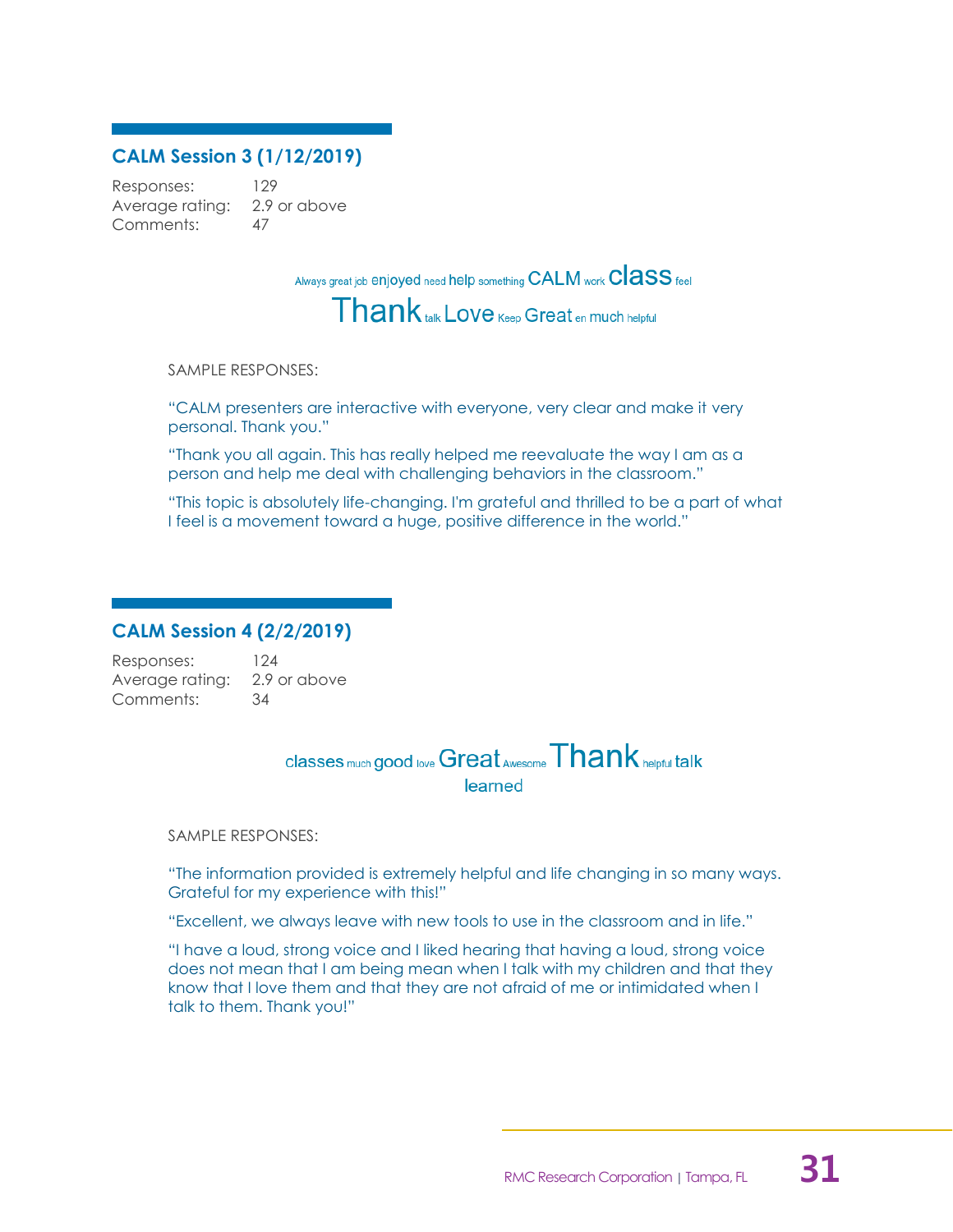### **CALM Session 5 (3/2/2019)**

Responses: 117 Average rating: 2.9 or above Comments: 42

information Love class training education  $\mathsf{A}$ wesome helpful  $\mathsf{Great}$  always

 $\mathsf{T}$  hank  $_{\mathsf{First}}$  loved  $_{\mathsf{enjoyed}}$  children  $_{\mathsf{session}}$  learn

#### SAMPLE RESPONSES:

"As always it was excellent. Even though I have attended sessions from previous cycles I always learn something new. Thank you."

"Every day and every meeting I am thankful for this great collective that teaches us and offers us interesting tools rooted in love for helping children with their education. And also on top of everything for helping the people who do not have English as their first language."

"Every meeting is excellent! We learn, we enjoy, and we are encouraged and hopeful for early education and humanity as a whole. Thank you for your dedication."

### **CALM Session 6 (4/6/2019)**

Responses: 116 Average rating: 2.9 or above Comments: 41

## $\text{training } \text{Class } \textsf{Excellent} \text{ information } \textsf{Love} \text{ time } \textcolor{red}{\textbf{Thank}} \text{ good}$ **Great Always**

SAMPLE RESPONSES:

"Motivational—I wish my whole staff was here to hear this!"

"Excellent. Every training is more and more interesting. The trainers are excellent. Thank you for your help."

"Excellent training with really great information! I love these because I always learn something new."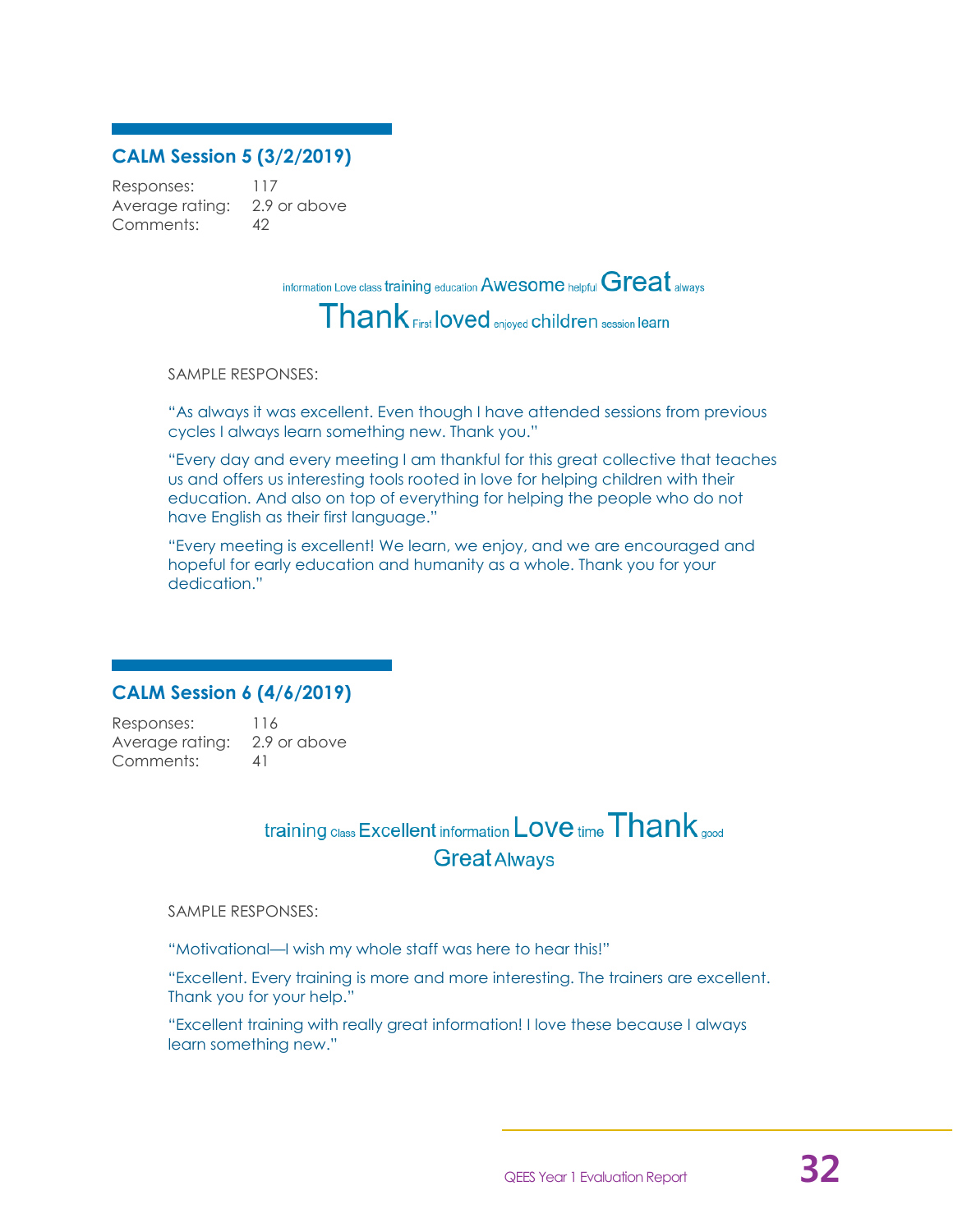### **CALM Session 7 (5/4/2019)**

Responses: 130 Average rating: 2.9 or above Comments: 49

## share will **Class** experiences love Awesome Thank good

Great day always Great workshop learned lot

SAMPLE RESPONSES:

"Very professional and educational to put into practice day after day."

"The reflection activity was a real eye-opener -- I always feel encouraged and supported when I attend the class."

"I love the real-life situations to relate to. It's always nice to hear someone else share those thoughts/experiences. Makes it real."

### **CALM Session 8 (6/1/2019)**

Responses: 109 Average rating: 2.9 or above Comments: 45

love session learning enjoyed Excellent implement Thank

Great Class come better informative always

SAMPLE RESPONSES:

"Amazing! packed full of excellent information can't wait to come back."

"I enjoy the classes and always walk encouraged and with information to benefit every child I encounter."

"These classes that you offer are always so wonderful, for life, for work, and for society. Don't change. Excellent!"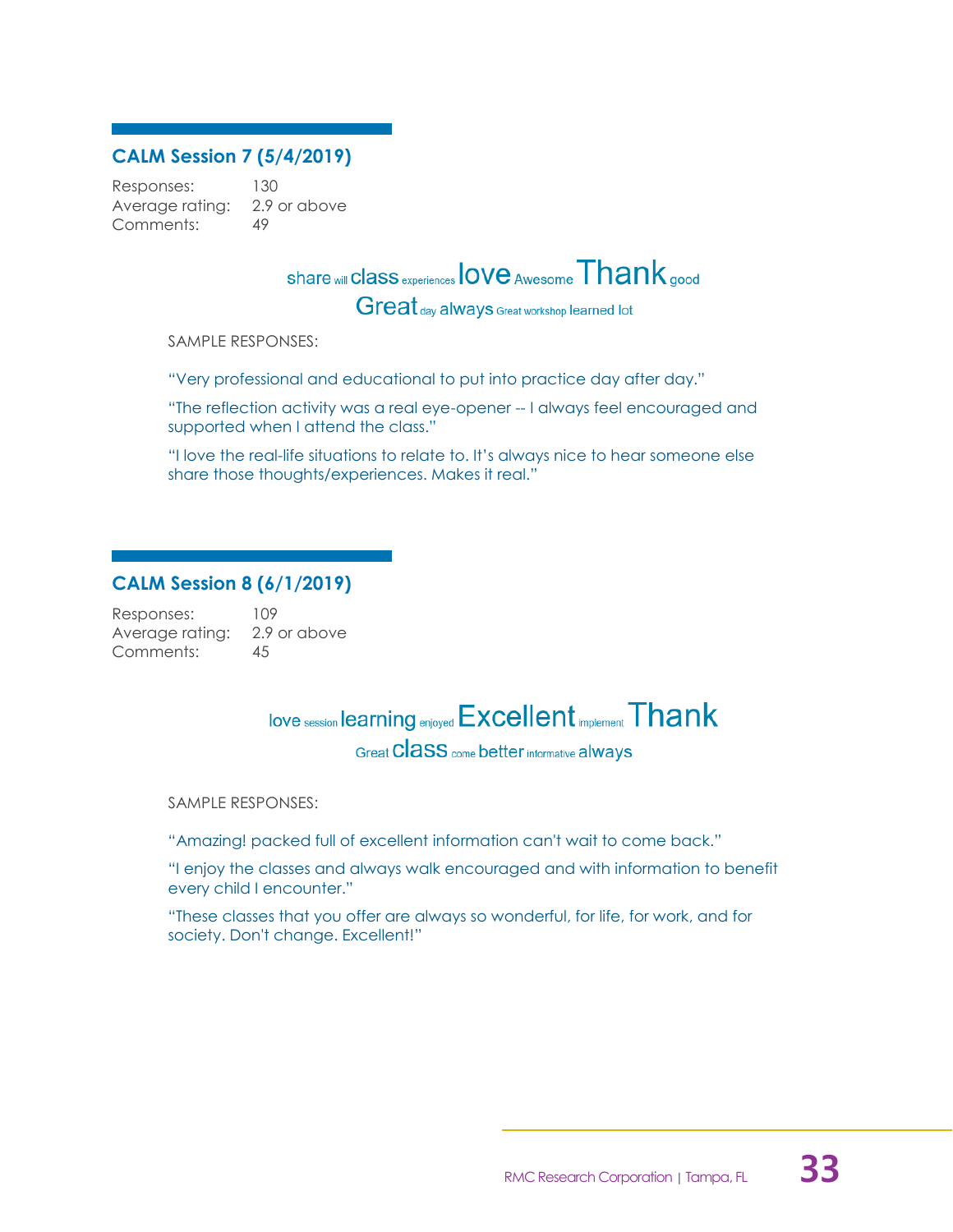### **CALM Session 9 (8/3/2019)**

Responses: 136 Average rating: 2.9 or above Comments: 61

> always Keep helpful class training thank much love learning Great Excellent Thank information time wonderful new job

#### SAMPLE RESPONSES:

"I found the workshop very refreshing and I gain lots of new knowledge that I can implement into the classroom."

"Enjoyed the presentation, handouts helpful. I like that CALM focuses on the teacher so the teacher can focus on the child."

"Thank you for make-and-take, water, coffee, lunch, and wonderful information! I cried several times it was so good!"

### **CALM Session 10 (9/7/2019)**

Responses: 129 Average rating: 2.9 or above Comments: 52

> love job training learned lot Great workshop good class Thank much helpful enjoyed time excellent

SAMPLE RESPONSES:

"Enjoy every time and new info and feeling great afterwards."

"Amazing! Just heard about you all. So good!"

"I will definitely be here for the next cycle starting in October."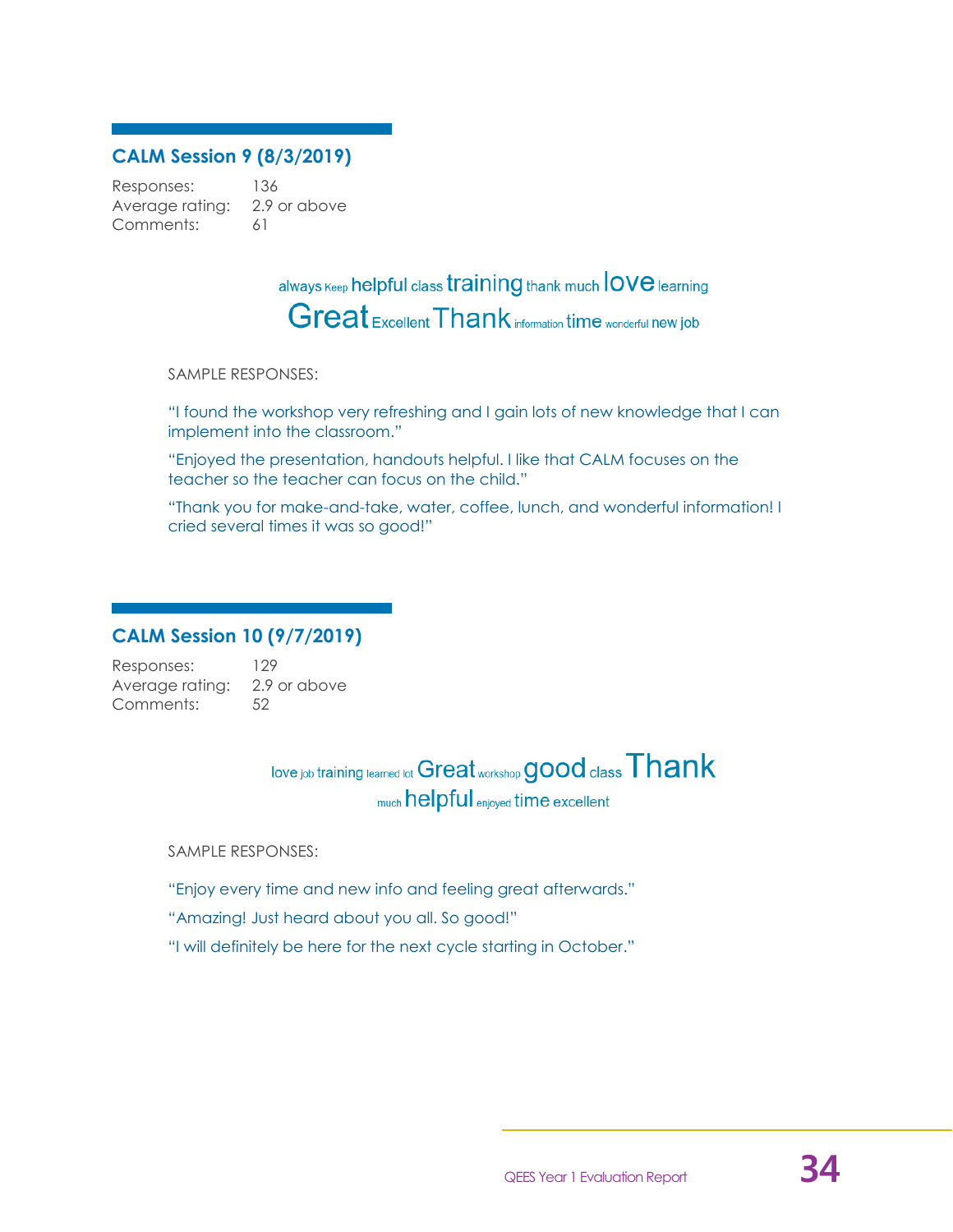# <span id="page-37-0"></span>**Appendix D Voices From Early Learning Leaders**

The value of any professional support initiative is often best expressed by those who participate in its activities. To honor the voices of early learning leaders and provide additional qualitative support for the findings described in this report, this appendix provides a selection of participants' statements about the impact of the QEES program. These statements were provided voluntarily through letters or emails to HCCL staff.

**I wanted to share how critical this project is to our providers! When we think about the role that they take on, teaching, nurturing and loving our youngest learners, we, as a community, need to provide them with all the supports we can!**

> **Sandy Show Supervisor of Family, Child, and Provider Services HILLSBOROUGH COUNTY PUBLIC SCHOOLS**

### **Carmen Echevarria, Owner BAYCREST ACADEMY 1 & 2**

In the 15 years I have been in business, this is the first time I have been given professional help at no cost that helps our daycares increase in quality. It had been a great blessing for our centers, Baycrest I and II. We are getting the direction and training we need to improve the quality of our program. Mrs. Amy has been a great support and guidance taking our program to another level. I would definitely recommend the QEES program to other childcare centers.

### **Wendy Thompson, School Director CHILDREN'S NEST**

I am thrilled to have the opportunity to participate in the QEES program. . . . I am able to ask questions and not worry that I am doing something wrong. While being able to network with other directors or administrators, I can see that others have the same struggles we do. It allows us to brainstorm together to help each other.

Participating with CALM has been fantastic!!! Not only are we getting help with our little ones who need the extra support, but the trainings are so refreshing to participate in. I leave these trainings so excited and hyped over what I have learned. The skills that I am learning no only apply for me at work, but for my personal life.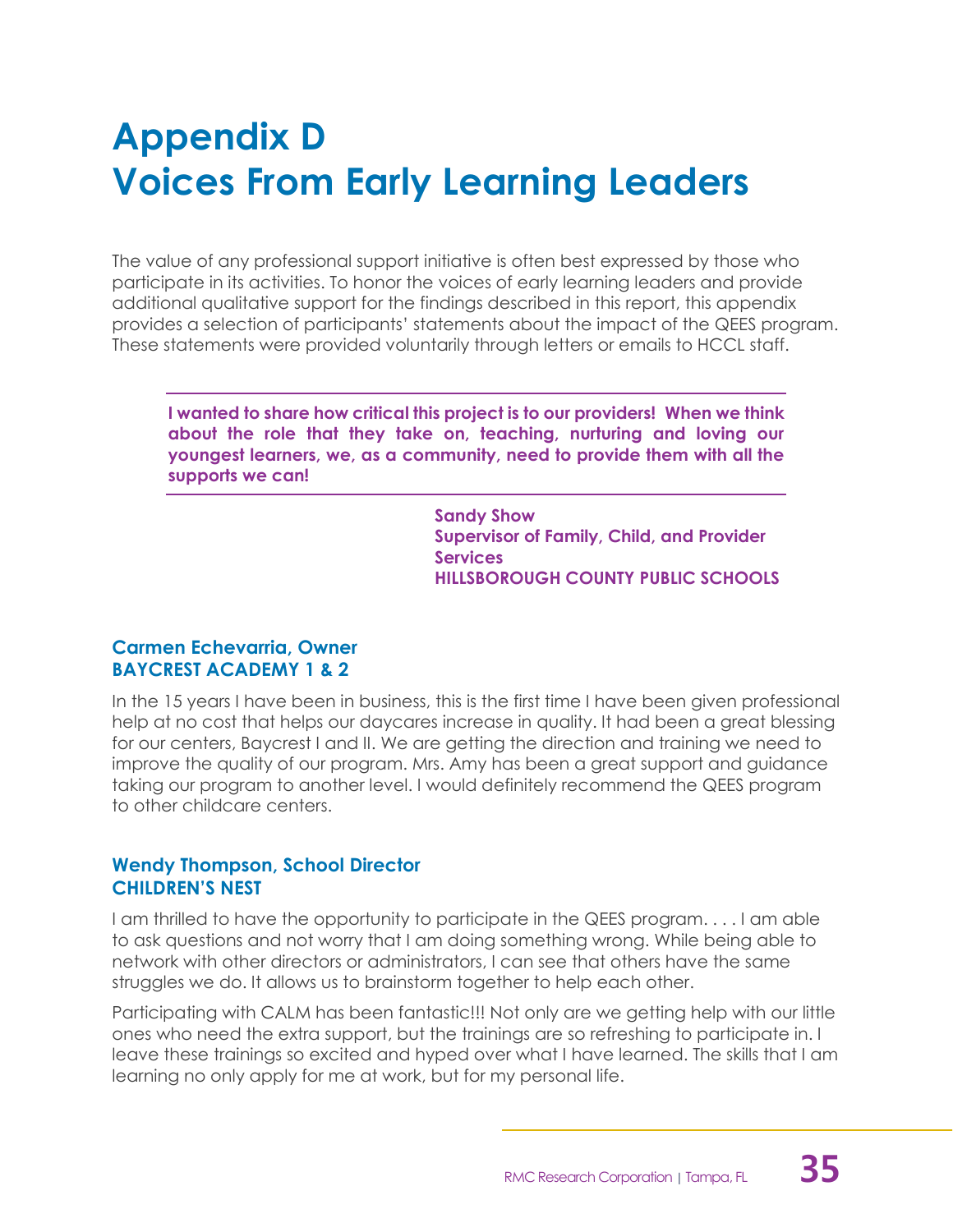I can honestly say that since I have started participating with the QEES program it has made me a better director. The trainings, networking, and coaching have opened me up to so many things that I did not know, or what or how to change things to make our program run better.

### **Brandi Hooper, BASE Program Director BSAC AFTER-SCHOOL EXPERIENCE**

The QEES Program is invaluable to the childcare community. The ability to meet with Licensing professionals to ask questions and have open conversations will only make for better childcare experiences for families and raise the standards for childcare throughout Hillsborough County.

### **Ana Rados, Director SEABORN DAY SCHOOL**

QEES has provided invaluable guidance starting with a thorough examination of our program and our internal procedures. The program has introduced us to three outstanding coaches that have guided us through the implementation of our updated goals in order to improve our employee/center and parent/center connections.

### **Ginnie Platt, Area Director LITTLE GIANTS LEARNING ACADEMY**

I have been in the QEES program from the start and it has been so much fun. The help that we have been given from the support teams, Amy, Kristina, has been great. They are always there to help with a question and support our teachers. Amy came in and sat in classrooms that we felt needed some guidance and gave great feedback for us to make some helpful changes to the environment. The meetings they have are helpful feedback to us as providers. It has been a pleasure working with the QEES team and we look forward to what's to come.

### **Amber Dunne, Executive Director CHILDCARE OF BRANDON**

I'm writing today with my thoughts about the QEES program. The program has brought some great trainings to my centers. We have attended CALM and ELM trainings as well as trainings presented by Child Care Licensing. The variety of training topics have been perfect, hitting on topics that are a concern to all those in our field. The entire QEES team is so personable and professional. It's a pleasure to work with them. The hands-on coaching has been especially helpful for my newer Directors as they learn the ropes. I personally really enjoy the QEES association meetings. Collaborating with other center leaders doesn't happen often in this field, so this time to collaborate and problem-solve together leaves me feeling inspired and refreshed.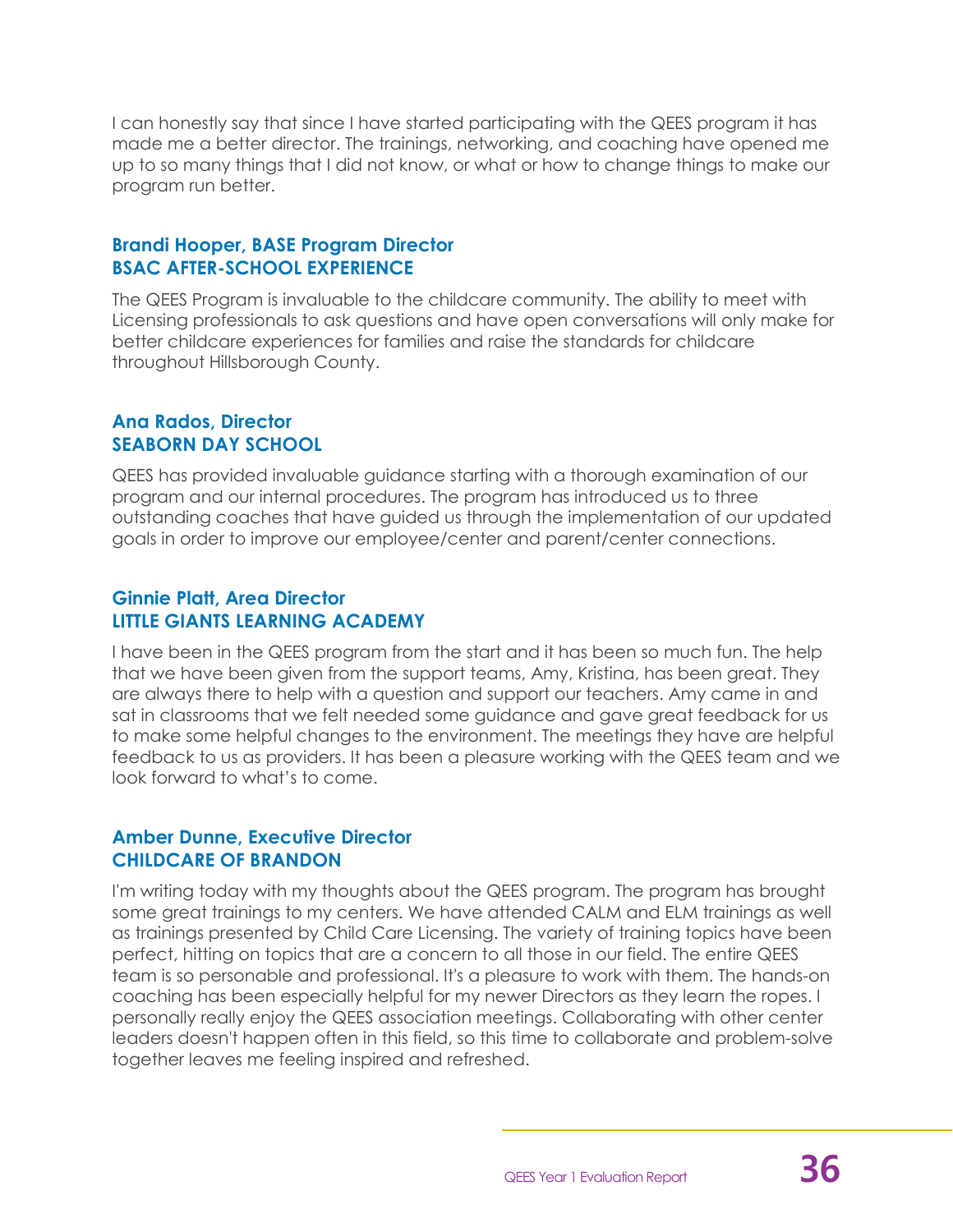### **Connie Garrett, Center Director CHILDREN'S KASTLE**

We have been fortunate to have the support from QEES and those who work in this program. Amy McLane with the QEES program has assisted us in evaluating and reviewing our curriculum, observing our classrooms and policies. Through the program, Ms. McLane has offered valuable insight to various aspects of our program allowing us to enhance and further engage children, parents, our community and staff. . . . As a provider, the value in sharing information with others in the QEES network and having a QEES representative there to support and guide us allows us to offer higher quality learning experiences to those we serve. A difference can be seen in the classroom, in communication between students, parents, teachers, and the community.

### **Gabriela Cloud, Director CIRCLE C RANCH ACADEMY**

The QEES program has been nothing short of a blessing to our center. As a director, it is easy to miss something or make a mistake with all of the hats we wear on a daily basis. I have received so much love and support from the start of the program and I truly want to thank Amy for reaching out to me and helping in any way she can. I feel confident in asking questions and receiving guidance, knowing that it does not count against me. It truly is the perfect support group to our program and continues to teach us something new each day. The QEES program is like a second family and I am very grateful for the opportunities they continue to share with us.

### **Shalynn S Smith, Director SEE SAW JUNCTION**

It is with great pleasure at this time to be writing about the Hillsborough County QEES Program. This program is phenomenal with so many roadmaps to running a quality childcare program. This program has not only guided us to putting quality back into both of my centers but throughout meetings with other QEES participants, it has allowed me to build partnerships and network. From forming managerial skills to organizational skills this program has been such great help.

The QEES on-site coaching is amazing, brilliant, smart, and well -needed. My on-site coach was Mrs. Amy McLane. Mrs. McLane is a true example of a caring person that loves what she does. She made it exciting to be a part of the QEES program. During her coaching visits, she inspired my staff to continue their education in the childcare industry and as a director encouraged me to set higher educational goals to my staff, such as everyone receiving their CDA Nationals. She has been there every step of the way ensuring that we are well-equipped and organized (children files, staff files) for our routine inspections. Piece by piece we revamped my staff and parent handbook and created program evaluations for my parents. The Hillsborough County QEES Program has created a loving, fun-filled educational environment for staff, children, and families here at See Saw Junction Learning Center I & II.